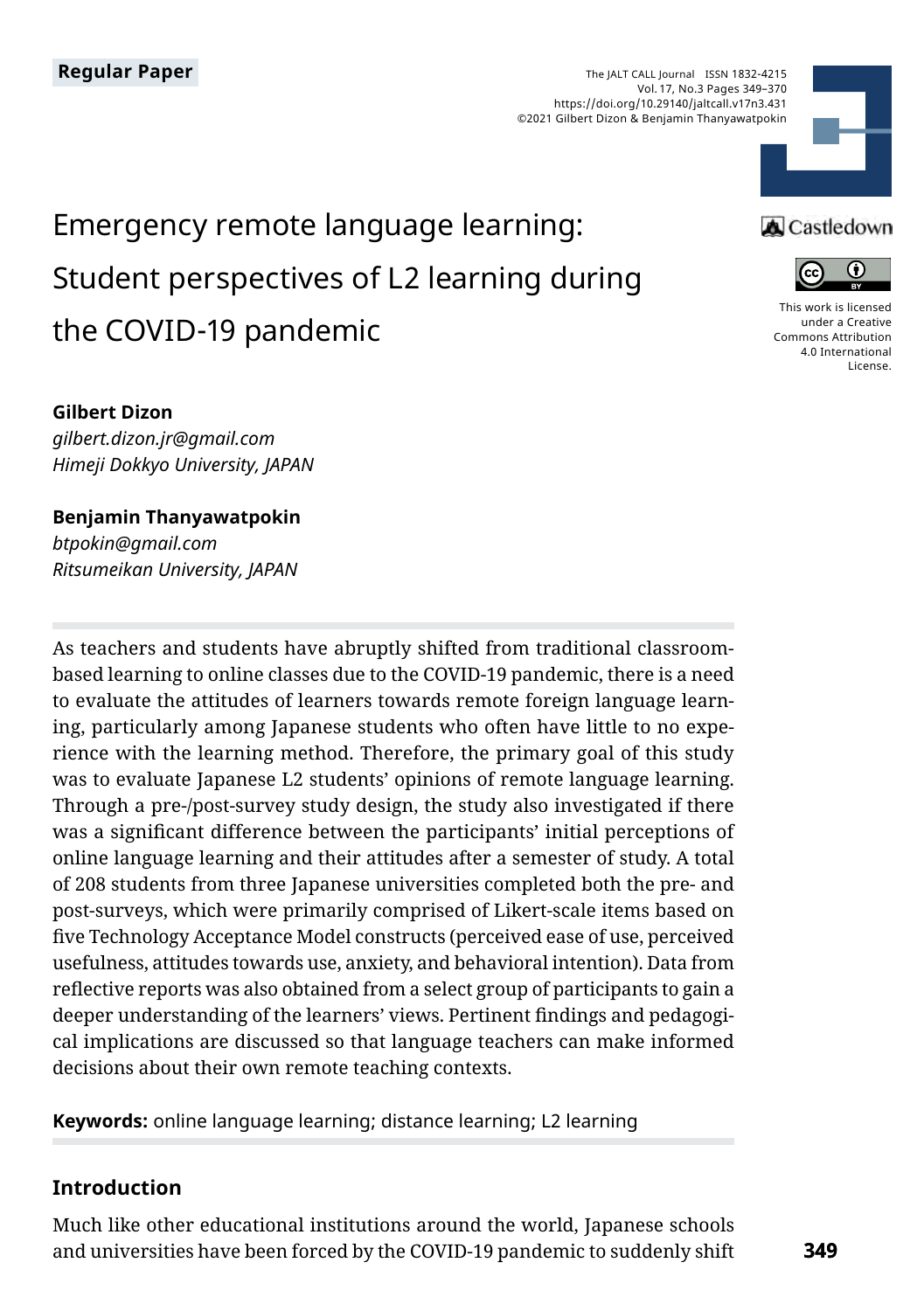from face-to-face (F2F) teaching to emergency remote teaching. Although Japan is often associated with technological advancement, it severely lags behind most developed countries when it comes to technology-enhanced learning, and more specifically formal online education (Mehran *et al.*, 2017; Nakamura, 2017). Because of this, the spring 2020 semester for most Japanese students was likely their first experience with formal online learning, thus making emergency remote teaching and learning an interesting avenue of study. While published research on emergency remote teaching in Japan is scarce, early news reports indicate that Japanese teachers and students alike struggled with the transition. Schools in the country have struggled with the shift to online classes (Yamamoto, 2020), with students voicing complaints related to the quality of the online classes and the lack of socialization (Shoji, 2020). Moreover, another aspect that makes the Japanese context unique is that the use of traditional computers (e.g., desktop PCs and laptops) is not as widespread among students as it is in other countries. According to a recent market report, only 51% of 13 to 19-year-olds and 68% of 20- to 29-year-olds used home computers in Japan (Dentsu, 2019). Given these circumstances, this study sought to better understand the experiences and views of Japanese university L2 students towards emergency remote language learning.

#### **Literature review**

#### *Emergency remote teaching and learning*

Although it is too early to get a comprehensive understanding of the impact that the pandemic has had on teaching and learning, initial research on emergency remote teaching during the global pandemic sheds some light into teachers' and students' experiences. Borup *et al.* (2020) found that supporting students' personal and course environments was key to enhancing student engagement in online instruction. While many instructors and schools moved to Zoom and other video conferencing software as their primary means of teaching, Lowenthal *et al.* (2020) used asynchronous video to maintain engagement with their students. They found that these applications helped reach this aim while also allowing them to check on their students' emotional well-being, which may be an overlooked yet highly important aspect of emergency remote language teaching. In fact, early research suggests that college students experienced increased levels of anxiety, stress, and depression because of the pandemic (Huckins *et al.*, 2020; Yang *et al.*, 2021). Through a global survey of university faculty, Marek *et al.* (2020) found that the majority of instructors experienced higher workloads and stress compared to F2F classes. Based on the results, the researchers also discovered that previous online teaching experience was the best predictor of positive faculty responses. Another interesting finding from their study was that most of the respondents utilized digital tools outside of their institutions' learning management system (LMS), indicating that teachers are using a variety of technologies to help educate and connect with their students during this tumultuous period. In a similar survey-based study focused

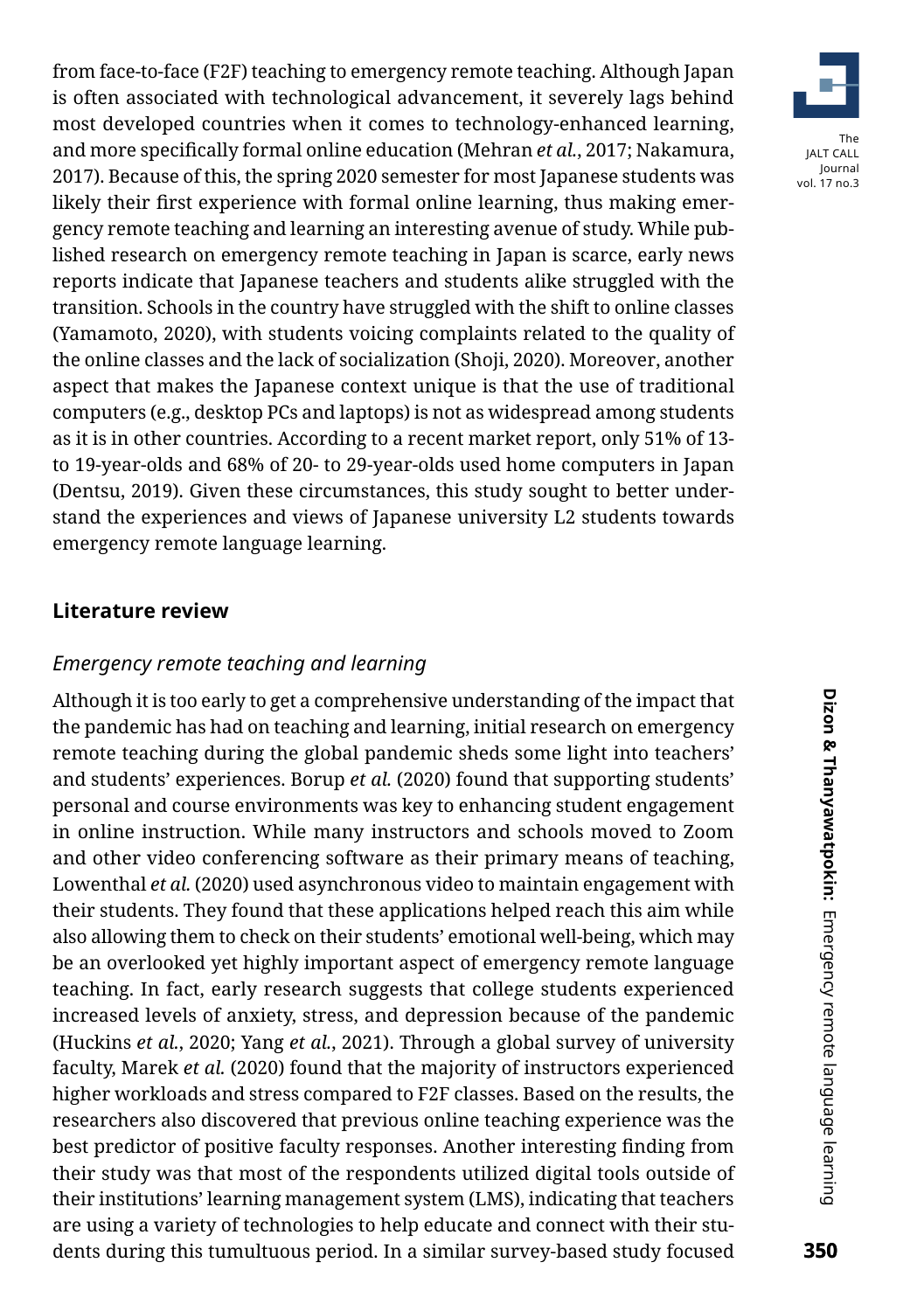on student perspectives of emergency remote learning, Aristovnik *et al.* (2020) found that although university students were satisfied with the support they received from staff, a higher workload and lack of computer skills inhibited their academic performance. Finally, a study conducted by Tang *et al.* (2020) in the Chinese university context revealed that students generally were dissatisfied with the switch to online learning. Namely, they had issues with live online courses (i.e., synchronous video) and preferred those that were taught using the flipped learning approach and recorded videos. Moreover, students were not satisfied with the quality and frequency of communication with their instructors. These studies by Marek *et al.* (2020), Aristovnik *et al.* (2020), and Tang *et al.* (2020) suggest that both faculty and students have experienced unique hardships due to the swift transition to online classes.

# *Online learning in Japan*

This section deals with current trends and study in online learning methods in Japan. Online learning in Japan is still relatively its infancy. Students understand what Web 2.0 tools are, but formal educational uses are still relatively unfamiliar to them. There is also a marked unwillingness of students to take online or blended courses (Mehran *et al.*, 2017). This has given rise to a certain number of calls to start training in basic digital literacy from a younger age (Nakamura, 2017). However, once these learners enter the online classroom in Japan, they have been characterized by their tendency to use mobile learning platforms (smartphones) in order to deal with online work, deal with tasks only when deadlines loom close, and prefer to engage in learning at night (Wang *et al.*, 2018). However, at the same time, there is also evidence that students are slowly becoming acclimated to the online learning environment. As shown in Stewart (2019), more students are entering university with experience in e-learning and voicing fewer voiced concerns over the cost of participating in this type of learning. In particular, low-level EFL classes in Japan have shown to benefit from incorporated online learning methods (Stewart, 2019). In summation, while there were initially students who were ill prepared for the task of learning online, there are strides being taken and research done to show that Japan is gradually moving towards an environment which could accommodate online and blended learning.

## *Technology Acceptance Model*

In more general terms the Technology Acceptance Model (TAM), which was created by Davis *et al.* (1989), has been used in many different contexts to illustrate acceptance of online-learning-based technologies. Corey and Stella (2018) found that TAM was not only most often used in determining the ease of implementing online education effectively, but also measuring teacher selfefficacy. In other words, several studies which were meta-analyzed were found to provide greater insight into teacher online classroom behavior when TAM was used as a measuring device. On the other side of the equation, studies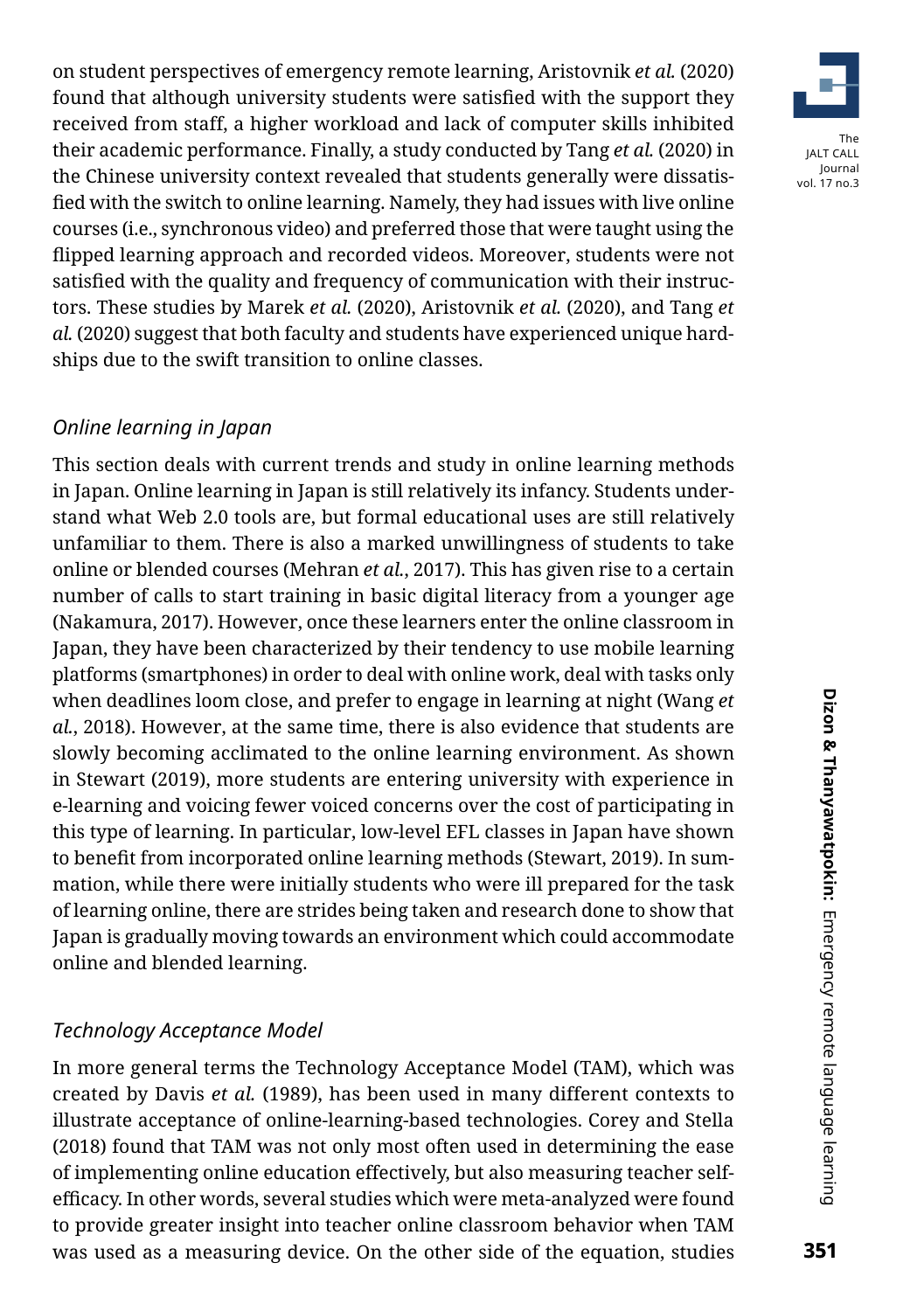which use TAM to analyze student acceptance of online teaching methods are also numerous. As an example, Cheung and Vogel (2013) used TAM to measure how students reacted to the implementation of Google online applications to their classroom. According to their study, when Google applications were used in conjunction with cooperative project-based assignments, behavioral intention of students showed high rates of acceptance and willingness to use the tool again for future projects. Other sources of qualitative data reinforced the conclusions reached and also discovered that peer influences related to online technologies played an important role in behavioral effects of online collaborative tools. More innovative technologies also use TAM to gauge the effectiveness it has on students. Google Classroom, a tool being used around the world by teachings looking to synchronize their classrooms with Google-based tools, is one such technology where blended learning environments were shown to positively impact student interaction and performance in class (Francom *et al.*, 2020). Liu *et al.* (2019) also used TAM and qualitative measures such as interviews to determine why certain studies sometimes find a gap in intention and behavior in using new technologies in the classroom. They realized that students (and teachers as well) were more prone to not using new technologies even if they had good experiences with it if they did not have a background with using it in an educational environment.

The use of TAM is also prevalent in assessing CALL-based technologies. In a study designed to test the effectiveness of Blackboard, an online class management system, in a writing EFL class, Tsai (2015) utilized TAM to gauge how students evaluated the course and their perceptions on using the system again. TAM data coupled with writing proficiency records kept throughout the length of the study showed that not only was Blackboard an effective tool in helping students keep track and improve on their writing skills, but students also had positive impressions of using the tool as well. This led to the conclusion that they were became more willing to work on and share writings through exposure to this online tool. In another study, Andujar *et al.* (2020) studied student perceptions of flipped and blended EFL classrooms in which mobile devices were used. Classes were performed partially online using mobile devices (the "flipped" portion) where students received instructions through video or online communication and in-class in which instruction was given manually. TAM was used to gauge students' receptiveness to this method and found that while the students had positive experiences with the specific form of flipped classrooms, ample pedagogical support was needed for students who were not in-class to receive instruction. In other words, the less the teacher was present in actual classroom instruction, more explanation, support, and scaffolding was needed to support student engagement and learning. Finally, in a Japanese context, Fathali and Okada (2018) used TAM to gauge student receptivity to using Google online tools as a portfolio to keep track of EFL reading assignments for test preparation. It was noted that through using TAM, the researchers were able to draw conclusions between student autonomy and online systems. They noted that while students may have had positive experiences with using online learning, it did not mean that it built autonomy in out-of-class language learning and

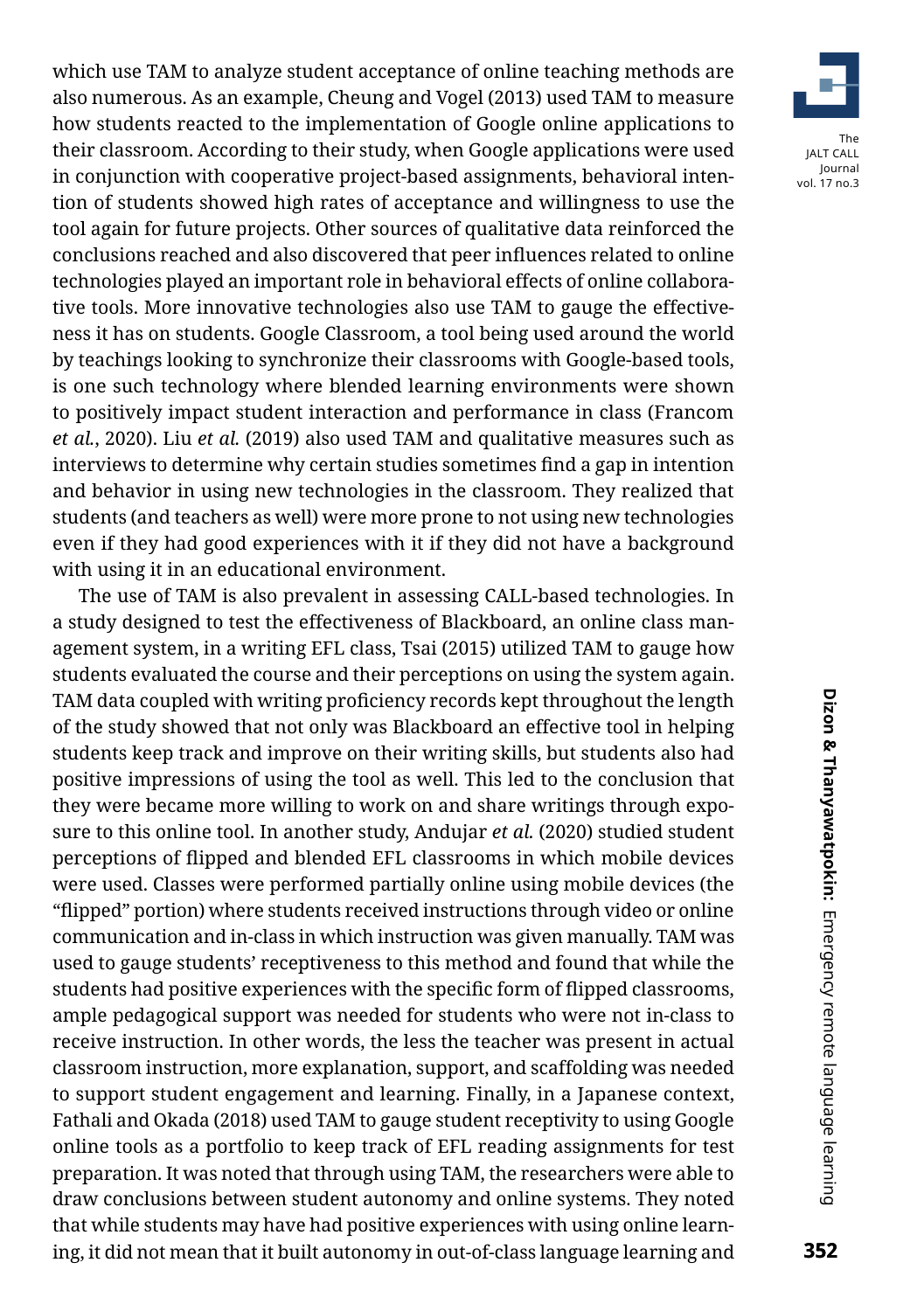that teachers were still expected to build those skills through strong class scaffolding and support. In addition to these studies, TAM has been used to investigate other language learning technologies including virtual reality (Barrett *et al.*, 2020), mobile-assisted language learning (Soleimani *et al.*, 2014), internetbased tests (Dizon, 2016), and chat bots (Chen *et al.*, 2020), thereby demonstrating that it is a widely used framework within CALL research.



## **Research questions**

Early studies on teaching and learning during the pandemic highlight some of the unique struggles that both teachers and learners may be experiencing (Aristovnik *et al.*, 2020; Marek *et al.*, 2020; Teng *et al.*, 2020). Yet, there is much to learn about student experiences and perspectives during this difficult time, particularly when it comes to L2 learners who also are likely dealing with foreign language-related anxiety (Russell, 2020). Accordingly, the following research questions were addressed:

- 1. What are Japanese L2 learners' views of emergency remote language learning?
- 2. Is there a significant difference between their initial perceptions of emergency remote language learning versus their attitudes after a semester of study?

## **Methodology**

#### *Research design*

The current study employed a pre-/post-survey design to evaluate Japanese L2 students' opinions of emergency remote language learning. The survey was based on five Technology Acceptance Model (TAM) constructs: perceived ease of use (PEOU), perceived usefulness (PU), attitudes toward use (ATU), anxiety (ANX), and behavioral intention (BI). In addition to this quantitative data, qualitative data in the form of reflective reports was obtained to get a deeper understanding of the learners' views.

#### *Participants*

A total of 230 students from three private Japanese universities volunteered to complete the initial survey. The survey explained that participation was completely voluntary and would not affect one's grades or relationship with the teacher. The students were also informed that the data collected would be used for research purposes only. Consent was obtained in the initial survey page once the participants stated that they agreed to participate in the research. All of the participants were enrolled in a L2 English class taught by one of the researchers at the time of the study. However, only 208 among this group also completed the post-survey and consequently, only quantitative data from these participants is included in the analysis of this study. In other words, the data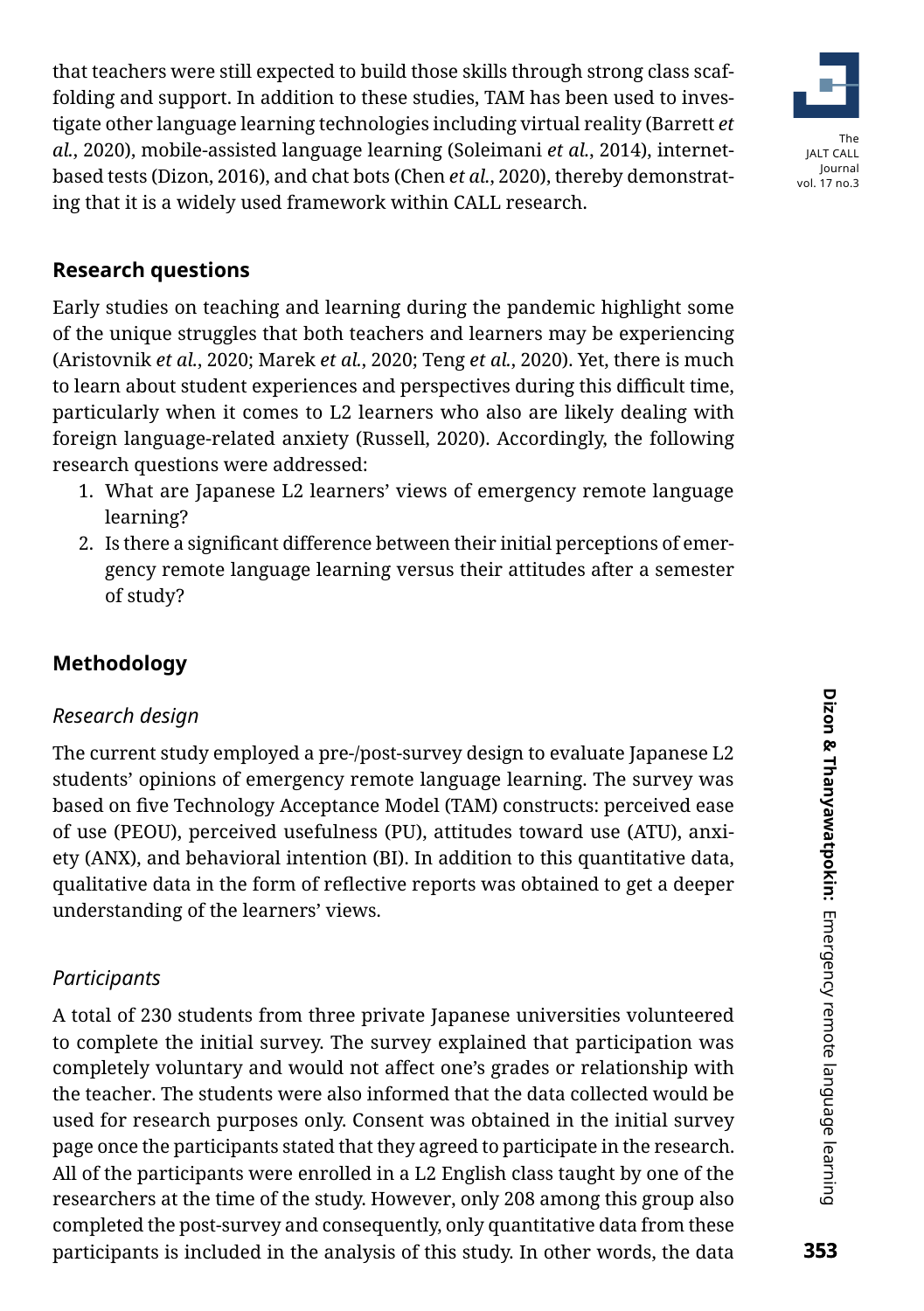analyzed in this study consists of the results from the 208 participants who completed both the pre- and post-survey. Distribution among females (107) and males (101) was relatively equal. The participants' ages ranged from under 17 (3.85%), 18–19 (80.77%), 20–21 (14.42%), and 22–23 (0.96%). As hypothesized, the majority of the participants (90%) did not have any prior formal experience with online learning. Through data obtained from the post-survey, it was also learned that 142 of the participants primarily studied using a desktop PC, followed by smartphone (38), laptop (23) and finally tablet (5). In addition, a group of 84 students from five classes (at least one class from each university) wrote reflective reports in which they described their remote language learning experience over the semester. These participants were chosen for this task due to the fact that writing was a major component in the classes involved.

#### *Research instruments*

In order to determine what impression online learning had on the students, the Technology Acceptance Model (TAM) was used as the survey framework. The model was originally developed by Davis *et al.* (1989) and proved robust in probing the intricacies of user acceptance of technologies. As stated above, the model consists of five main constructs: external variables, perceived ease of use (PEOU), perceived usefulness (PU), attitudes toward use (ATU), and behavioral intention (BI). Perceived ease of use is the degree in which a user believes a technology to be free of effort, while perceived usefulness pertains to the degree in which a digital tool improves performance. Attitudes toward use is a person's view of the overall favorability of a technology. The final construct, behavioral intention, is stated to be a cognitive result which is influenced by all the preceding factors and is defined by how likely a user will accept and use a particular technology in the future. For the purpose of this study, only one external variable was measured, which was the amount of apprehension a person has towards technology. In other words, anxiety, which is a potential external variable in TAM-based literature (Park *et al.*, 2014) was examined. Perceived ease of use and perceived usefulness are considered the most influential TAM constructs as they have the greatest influence on behavioral intention (Lee *et al.*, 2003). Perceived ease of use also has an impact on perceived usefulness, as ease of use also plays into a user's feeling of overall usefulness. These two constructs directly influence and formulate attitudes toward use, which ultimately plays a role in determining behavioral intention. However, research shows that perceived usefulness is the best predictor of behavioral intention (Lee *et al.*, 2003). Thus, perceived usefulness is linked not only to attitudes toward use, but also indirectly to behavioral intention. The interplay between all the TAM constructs is visualized below in Figure 1:

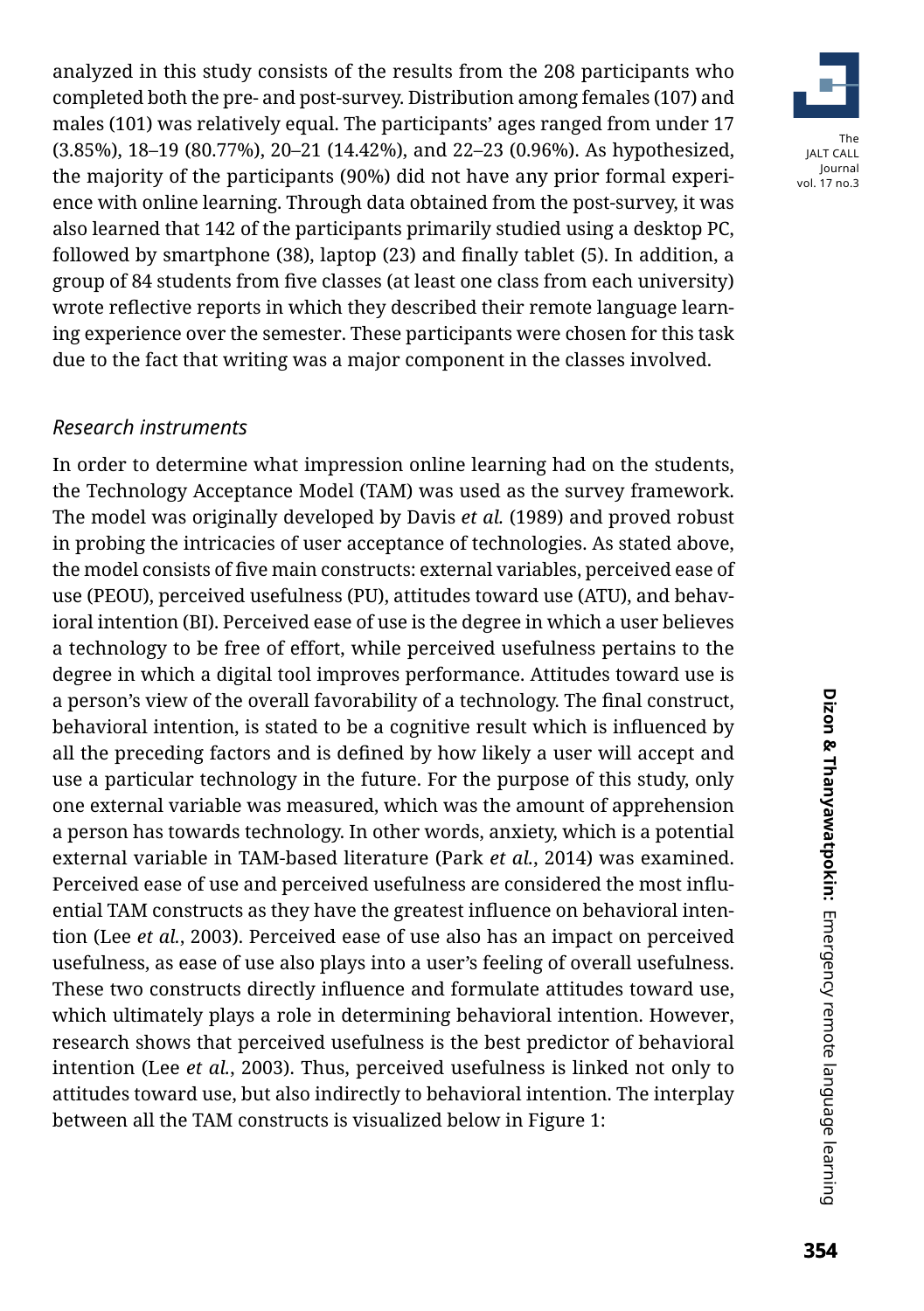

**Figure 1.** The Technology Acceptance Model (Davis *et al.*, 1989)

The administered surveys were adapted from previous TAM literature that centered on L2 research (Hsieh *et al.*, 2017; Li *et al.*, 2019). The questionnaires were initially developed by the researchers in English and then were translated into Japanese by two native speaking colleagues (see Appendix A for the Japanese translation of the TAM survey items). As aforementioned, the pre-and post-surveys primarily focused on five TAM constructs. Four of the constructs (PEOU, PU, ATU, & ANX) had three Likert-scale items each while BI had two. As shown below in Table 1, Cronbach's alpha values for the constructs on the pre- and post-survey were above 0.7 except for one (pre-survey BI); therefore, the reliability of the questionnaire was deemed acceptable. For each TAMrelated survey item, participants were asked to state their level of agreement with each statement using a four-point scale ranging from strongly disagree (1) to strongly agree (4) as research indicates that Japanese respondents tend to select the neutral choice when responding to items on a Likert scale, i.e., they frequently choose the midpoint when offered (Lee *et al.*, 2002). Besides the TAM-related items, the pre-survey contained items related to demographic information and previous remote learning experience while the post-survey asked students what device they primarily used for emergency remote language learning.

| <b>Construct</b> | <b>Pre-survey</b> | <b>Post-survey</b> |
|------------------|-------------------|--------------------|
| PEOU             | 0.712             | 0.797              |
| PU               | 0.799             | 0.867              |
| ATU              | 0.861             | 0.901              |
| <b>ANX</b>       | 0.756             | 0.703              |
| ВI               | 0.695             | 0.900              |

**Table 1.** Cronbach's alpha values of each TAM construct

In addition to the surveys, reflective writing was used as it has been frequently incorporated in CALL studies as a data collection method (e.g., Cheng, 2017a, 2017b; Lee, 2011, 2016). As noted by Cheng (2017a), reflective writing "provides

The JALT CALL Journal vol. 17 no.3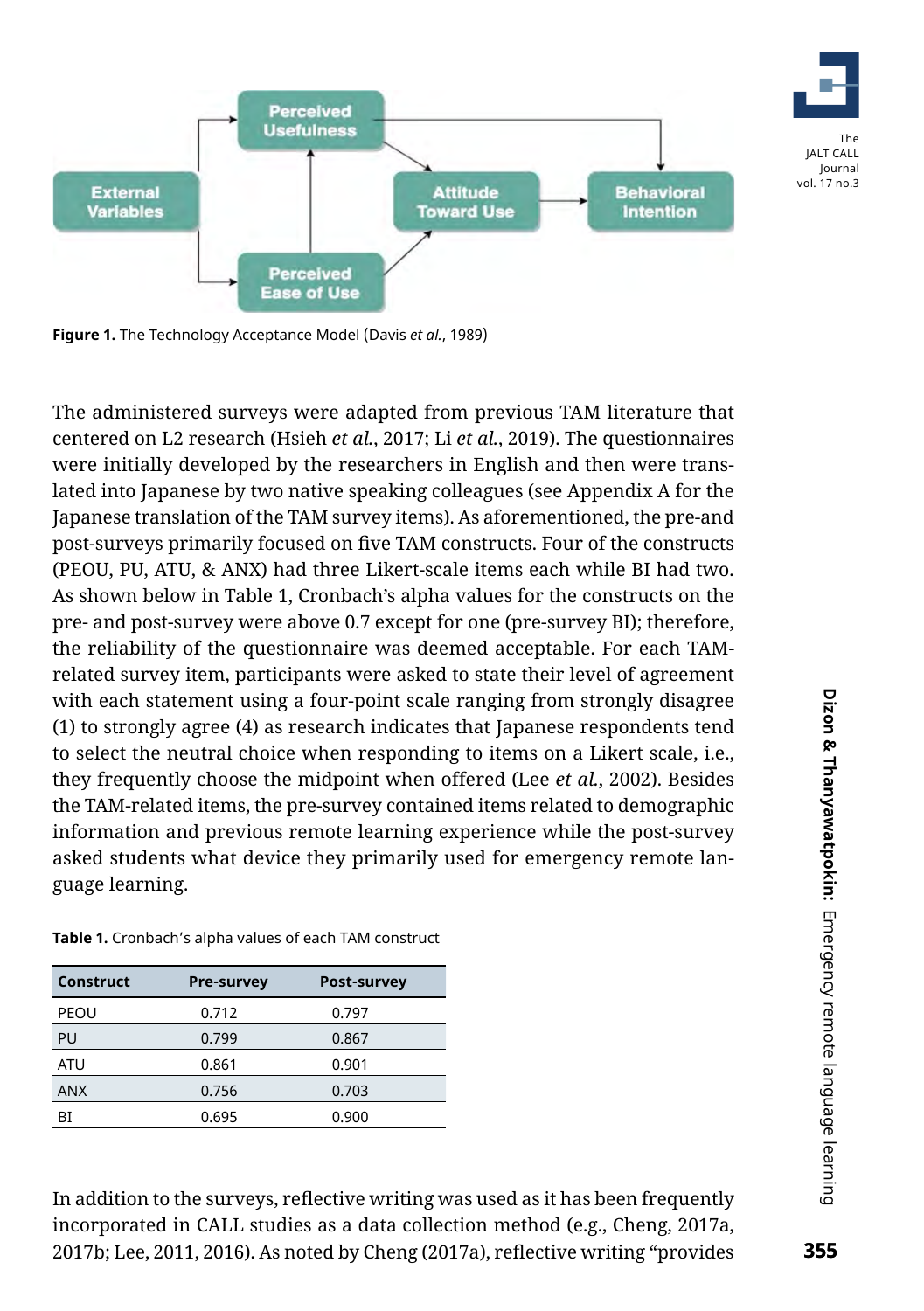an opportunity for students to critically reflect on their learning experiences and identify their existing strengths and areas for future development" (p. 1). Not only is this practice useful for learners, but reflective writing can afford teachers deeper insight into learners' struggles so that they can adjust their instruction to address these areas of need. The primary goal of the reflective report was to encourage students to critically reflect on their own online learning experience during the semester. The reflective writing prompt was created by the researchers and asked the students to reflect on their online language learning experience over the spring 2020 semester, namely, what they enjoyed, what they found difficult, and what they perceived to gain from studying a foreign language through online classes.

#### *Data collection and analysis*

Data for this study was collected during two points in the spring 2020 semester. The initial survey was administered in May when the students were just beginning the semester and had their first exposure to online learning. The post-survey was conducted in late July to early August after the same students had a semester's worth of online learning experience. Reflective reports were also assigned during this time to classes that involved writing as a major component of the curricula. Both the pre- and post-surveys were posted online via surveymonkey.com to each class's respective LMS page and the students were given one week's time to complete the survey. Completion was voluntary and the participants were notified that the data collected would be used for research purposes only.

Paired t-tests were performed to assess the pre- and post-survey results and understand whether a semester of experience with emergency remote language learning had any effect on the TAM constructs. The reflective report data was analyzed by one of the researchers and a secondary coder using content analysis. Groups of related words and phrases were assigned categories or themes until each category was mutually exclusive from one another (Stemler, 2000). In addition, in order to improve reliability, a coding process outlined by Campbell *et al.* (2013) was followed. To be specific, a second coder who was not involved in the study also analyzed the written data. First, one of the authors carefully read through and coded the data in Atlas.ti, a popular qualitative analysis software. While the researcher is still the most important part of the qualitative analysis process, the use of technology in qualitative analysis does come with key benefits, namely, software provides an organized and easily accessible file system, allows researchers to locate important material quickly, and promotes close analysis of the data (Creswell & Poth, 2018). After the initial coding process was completed, the author then gave the written data to the second coder, but the coded data was only highlighted, and no actual codes were provided. This way, the second coder could focus and analyze the same units of text independently from the researchers. As a result, the risk of coding error was reduced, which in turn, resolved unitization issues related to coding (Campbell *et al.*, 2013). Finally, the researcher responsible for coding the

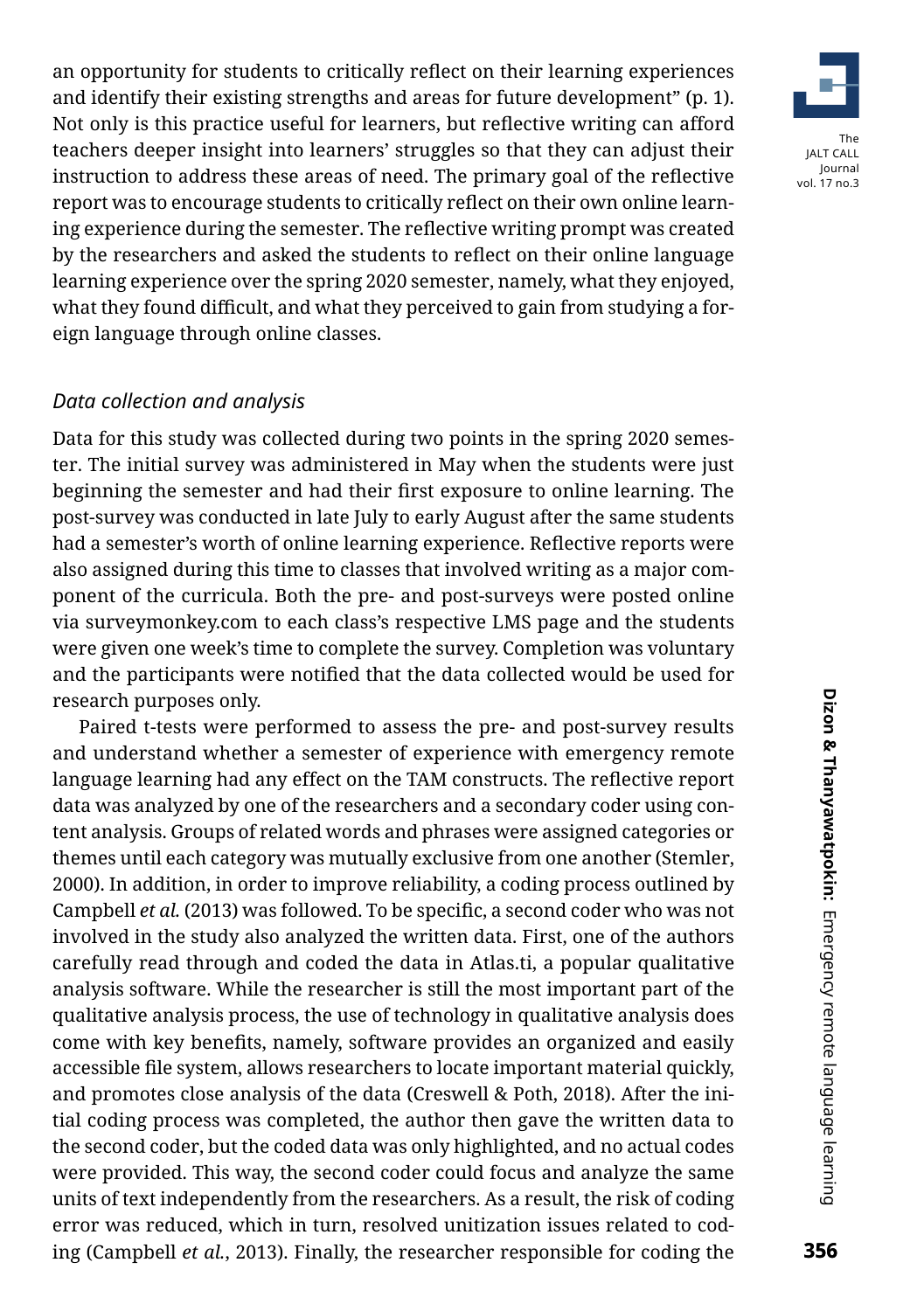qualitative data and the second coder compared their analysis of the written text and any discrepancies were resolved.

In order to focus on the primary themes that emerged from the reflective report data, themes that were commented on by at least 10% of the participants will be further explained in the discussion below. Themes that were noted by less than 10% of the participants are as follows: oral communication, convenience, socialization, and non-linguistic cues (see Appendix B for a breakdown of these secondary themes). Notably, these secondary themes follow the same trend as the primary themes in that all but one (convenience) relate to perceived disadvantages associated with remote language learning.

#### **Results and discussion**

# *RQ1: What are Japanese L2 learners' views of emergency remote language learning?*

Table 2 and Figure 2 below show the descriptive statistics (mean, standard deviation, and percentage agreement) of each TAM construct on the pre- and post-surveys. Results from the pre-survey indicate that the participants had slightly negative views towards emergency remote language learning at the onset of the semester. The four positive constructs (PEOU, PU, ATU, & BI) all had mean values closer to disagree (2) than agree (3). For the lone negative construct (ANX), the mean value was closer to agree than disagree. The percentage agreement values also correlated with the mean construct values, i.e., a minority of the respondents agreed with the survey statements pertaining to PEOU, PU, ATU, and BI while nearly two-thirds agreed with the statements related to ANX.

In terms of the post-survey, the mean construct and percentage agreement values for PU, ATU, ANX, and BI did not change considerably. However, mean and percentage agreement PEOU values did rise slightly on the post-survey, suggesting that experience with emergency remote language learning resulted in increased familiarity and usability of the LMSs and digital tools used by the participants. While the increase in PEOU is a positive, the results on the post-survey show that the respondents' views of emergency remote language learning generally remained unchanged after a semester of formal online education. In other words, they still had had mostly negative perceptions towards emergency remote language learning.

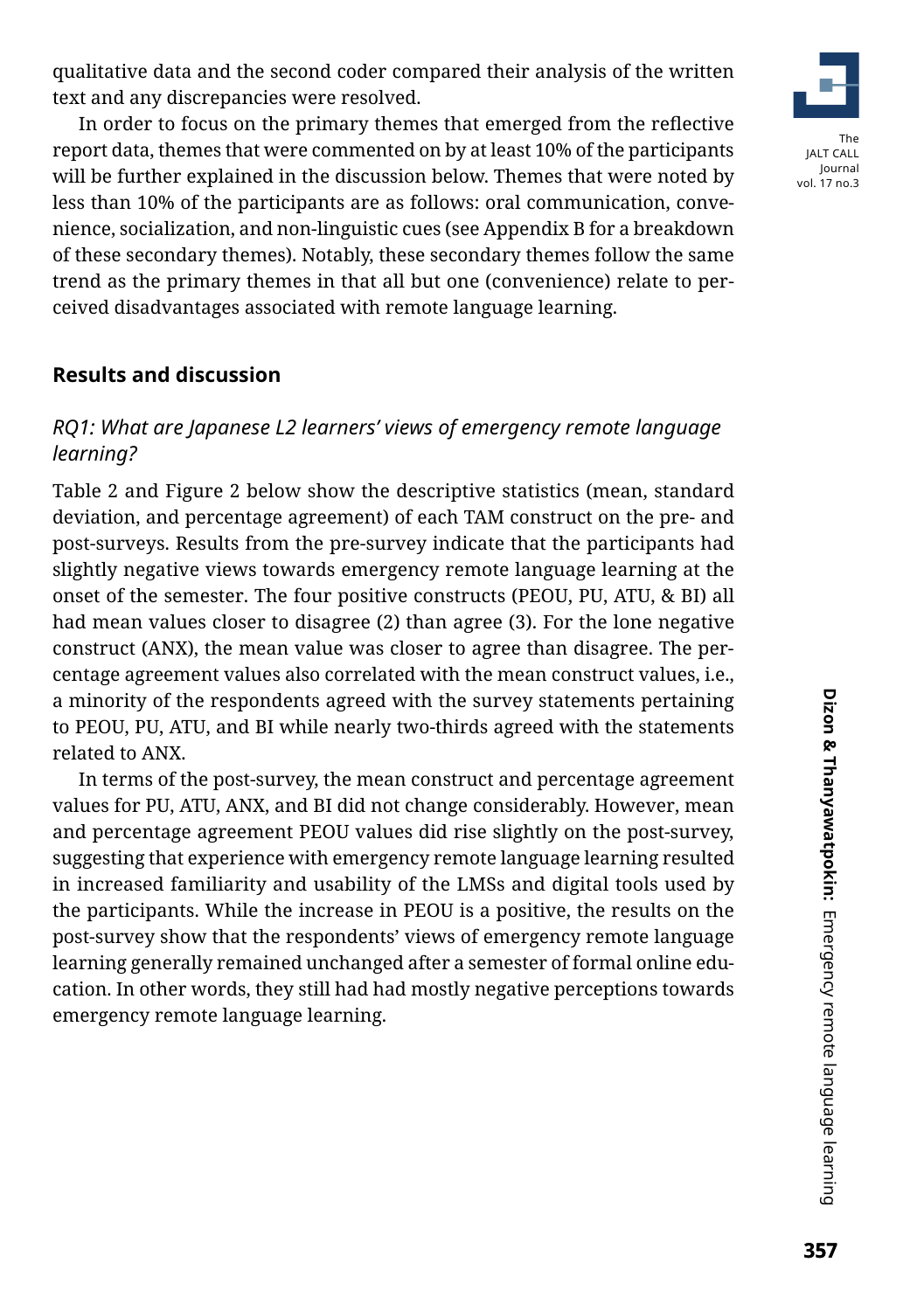#### **Table 2.** Pre- and post-survey results

|            | <b>Pre-survey</b> |           |      | <b>Post-survey</b> |
|------------|-------------------|-----------|------|--------------------|
| Construct  | М                 | <b>SD</b> | M    | <b>SD</b>          |
| PEOU       | 2.31              | 0.54      | 2.43 | 0.73               |
| PU         | 2.29              | 0.58      | 2.21 | 0.67               |
| ATU        | 2.27              | 0.65      | 2.22 | 0.75               |
| <b>ANX</b> | 2.71              | 0.65      | 2.64 | 0.65               |
| BI         | 2.36              | 0.62      | 2.31 | 0.76               |



vol. 17 no.3



**Figure 2.** Percentage agreement results

As shown in Table 3, five themes were identified from the reflective report data. Each theme was commented on by at least 10% of the participants who completed the report. The first theme, which was mentioned by 26% of the students, centered on technical problems that they reported while studying. The sudden shift from F2F classes to remote learning made it difficult for teachers and students to sufficiently prepare, and depending on the person, this process likely involved learning how to use multiple digital tools and management systems. On top of that, the switch to virtual learning and working might have caused bandwidth problems, which in turn, probably slowed down internet speed and increased network disruptions (Moritz, 2020) for those studying and working from home. This issue related to connectivity is shown below in excerpts from Students 2 and 33, who commented on internet connection problems. In contrast, Wang *et al.* (2018) assert that internet access and reliability were not issues among the Japanese students in their study. Again however, internetrelated problems are commonplace during the pandemic (Moritz, 2020), so the two contexts (pandemic vs. non-pandemic) are difficult to compare. Another factor which contributed to technical issues is the hardware students used for online classes. As exemplified in the quote below by Student 21, their devices sometimes froze while doing classwork or tests, which in turn, led to poor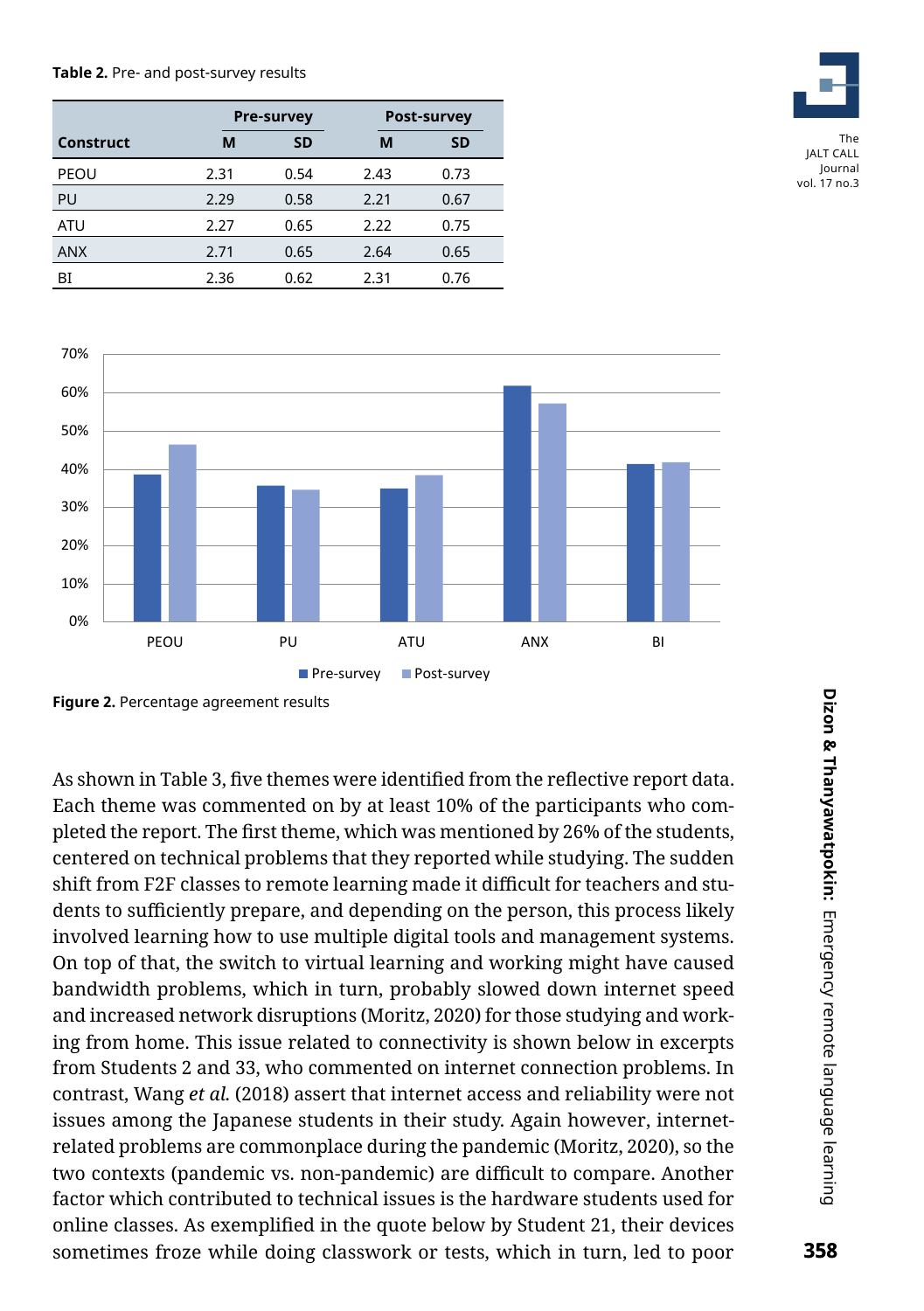performance. These types of issues likely contributed to a poor learning experience, at least from a technical standpoint, particularly at the beginning of the semester when students were just beginning to come to grips with remote learning.



The JALT CALL Journal vol. 17 no.3

|                            |                                       | <b>Number of participants</b><br>who commented |
|----------------------------|---------------------------------------|------------------------------------------------|
| <b>Theme</b>               | <b>Description</b>                    | (percentage)                                   |
| <b>Technical issues</b>    | Had internet and/or computer problems | 22 (26.1%)                                     |
| Increased classwork        | More assignments than F2F classes     | 17 (20.2%)                                     |
| Communication difficulties | Difficult to communicate with teacher | 14 (16.6%)                                     |
|                            | and peers                             |                                                |
| F <sub>2</sub> F classes   | Prefer in-person classes              | 13 (15.4%)                                     |
| Commute                    | Save time due to no commute           | 11 (13.0%)                                     |

**Table 3.** Primary themes from the reflective report data

Student 2: The bad aspect of online learning is that the trouble of online connection often occurs while classes, so I sometimes disconnected to the session, and I have to enter again. To make the matters worse, I lose some words that the teacher said when there is trouble.

Student 21: I took a test in Spanish 2 days ago, but my computer froze along the way. I had to answer the questions from the beginning and I couldn't finish all within the time limit. If my PC didn't freeze, I might be able to answer everything.

Student 33: There were days when I couldn't attend classes because my Wi-Fi was so bad. There was a day when the condition of the teacher's Wi-Fi was bad, too.

The second theme that was identified from the written data was increased classwork. Twenty percent of the written respondents noted that the amount of time they had to invest in their classes had noticeably increased. This finding aligns with what teachers and students reported in Marek *et al.* (2020) and Aristovnik *et al.* (2020). The sample quotes by the students below illustrate how many of this study's participants felt when it came to the assignments they received over the course of the semester. While it is unknown if more work was actually assigned by teachers during the emergency remote learning period, other challenges including the themes mentioned in this paper, namely technical and communication issues, as well as pandemic-induced anxiety and stress (Huckins *et al.*, 2020; Yang *et al.*, 2021), might have contributed to the feeling that more time had to be devoted to completing online classwork.

Student 29: Including other courses, I had much more assignments than usual this semester so had to manage my schedule properly.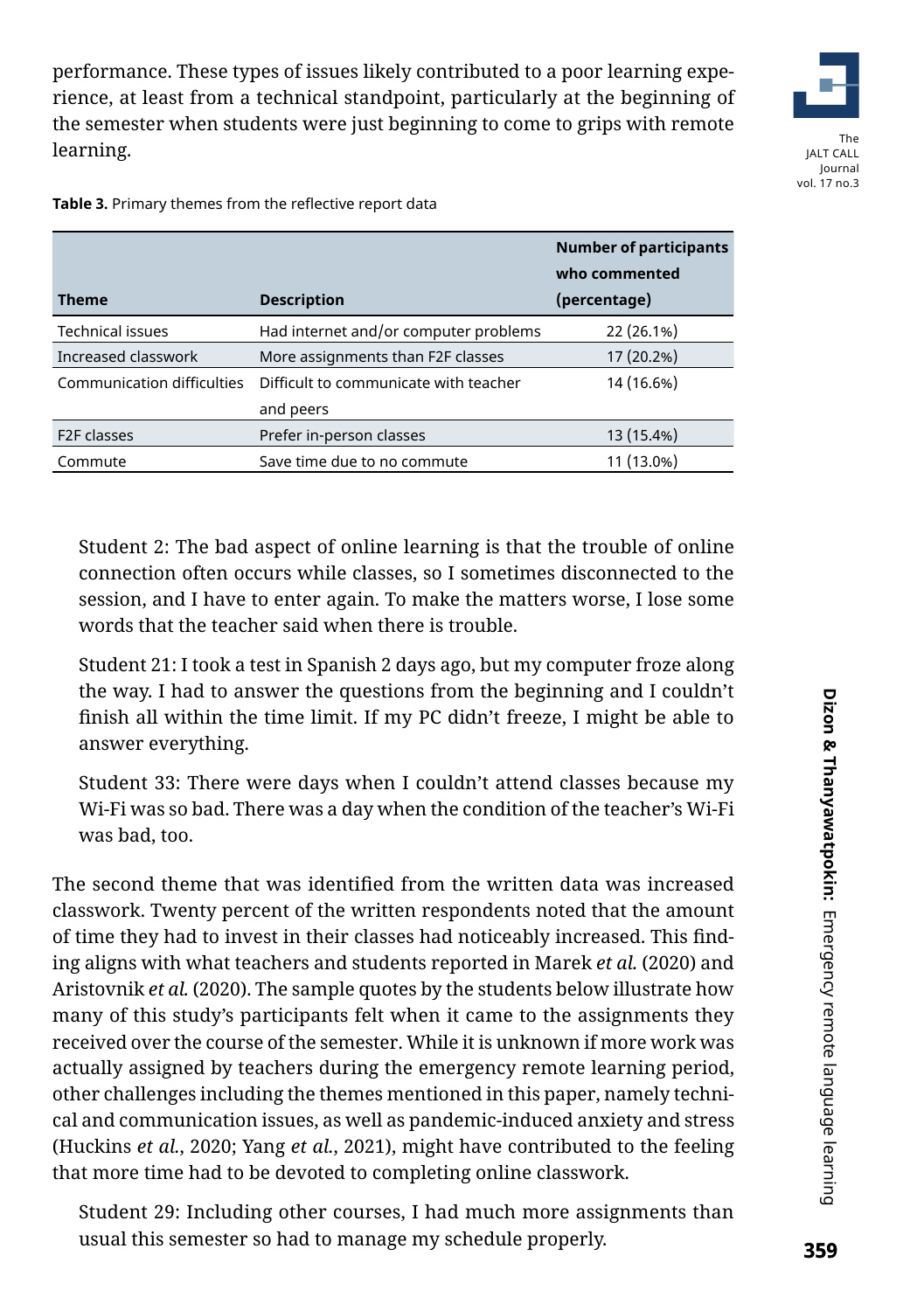Student 33: In addition, the fact that there is a lot of homework every day is also the reason why online classes are so difficult. The teachers think that they will be able to study because they are at home. However, it is a mistake.



Relatedly, another theme that was gleaned from the written data analysis was communication difficulties, which was noted by 16% of the students. As highlighted in the excerpts below, students found it harder to communicate not only with their teachers, but also with their peers. These quotes illustrate that some students rely on their classmates and friends for assistance in classes as opposed to coming to the teacher directly. This was made harder due to the fact that socialization with their peers, which was also one of the identified secondary themes, likely decreased (Shoji, 2020), which made forming relationships with others more challenging. These results align with the findings of Tang *et al.* (2020) whose participants also reported communication difficulties with their teachers.

Student 13: Also, I found that it's very difficult to contact people. For example, sometimes I have a question, sending a Google mail to my teachers is the only way to ask. Maybe they are busy so cannot reply to me fast. I have to wait until they give me an answer. I think it's really wasting time.

Student 32: It is difficult to communicate because I cannot meet with teacher and friends directly.

Student 42: When I have something I do not understand, I can feel free to ask my friends a question in the regular classroom. But I could not do that in online classes. It was difficult to find friends I knew. Even if I could ask a question, it took a time for the answer to come back and it didn't do smoothly.

A desire to return to F2F classes was an additional theme mentioned by a several of the participants (15%). The quotes below demonstrate that the desire to return to F2F classes was strong among some of them. Understandably, young students want to interact with their teachers and peers in-person, not only for educational purposes but also for socialization. These findings suggest that school administrators and faculty ought to recognize the desire of students to return to campus, while also effectively communicating to them the benefits of remote learning at this particular moment of time due to the risks and challenges involving COVID-19.

Student 13: I hope that we can back to the campus asap!

Student 35: I thought it would be better to have face to face lessons for foreign languages such as English, not online.

Student 50: I hope to see the teacher in the face-to-face lessons during the fall semester rather than online.

The JALT CALL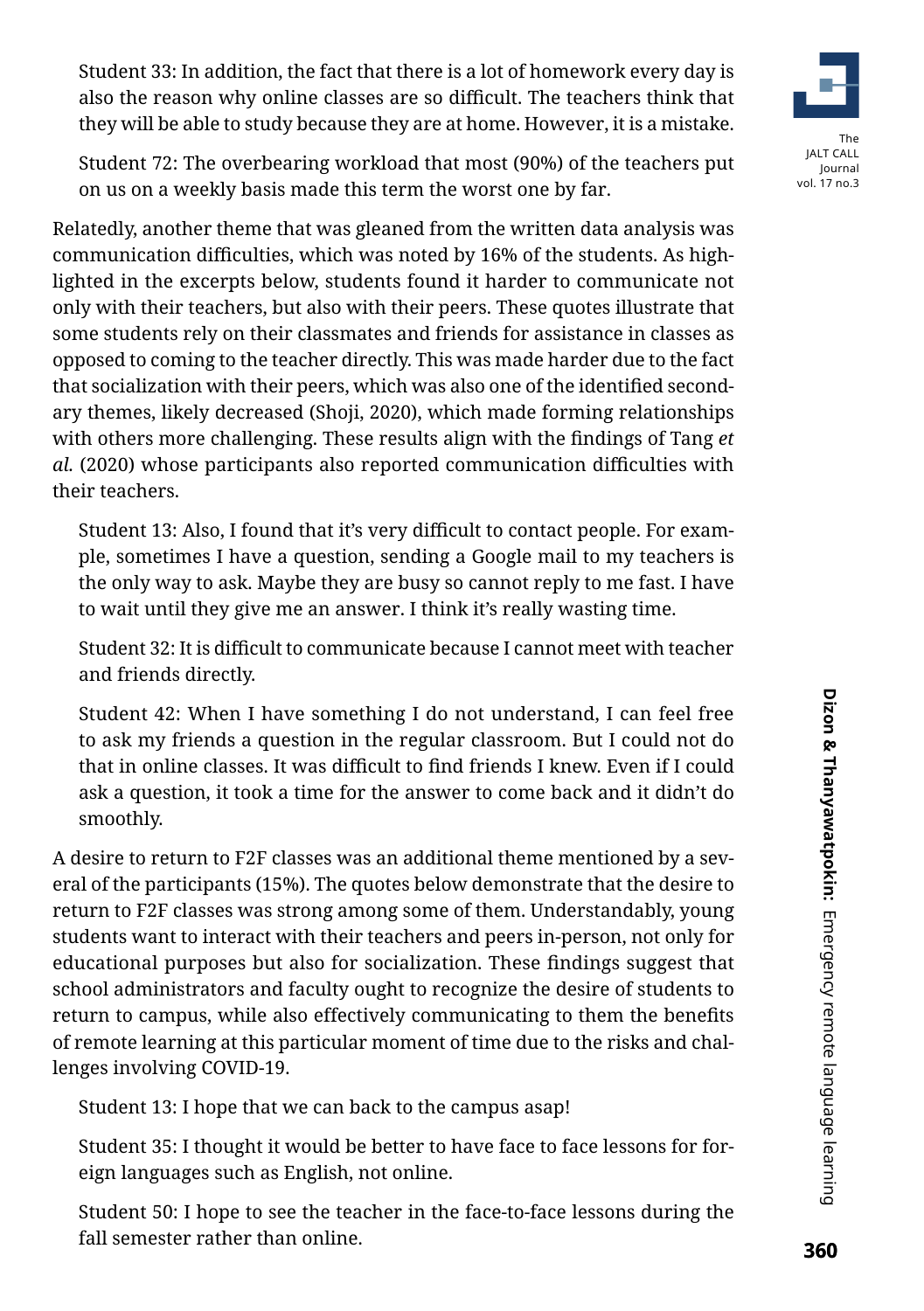The final primary theme, and notably the only one that paints remote language learning in a positive light is regarding commuting. Specifically, 13% of the reflective report respondents stated that they saved time because they did not have to travel to and from campus. The excerpts listed below indicate that students often used this extra time to either study or sleep. Flexibility is one of the primary advantages of online learning (Gacs *et al.*, 2020), and the participants in this study also acknowledged that remote learning offered a greater degree of convenience. Still, it is noteworthy that this was the only advantage that was commented on by at least 10% of the respondents, whereas the four other identified themes from the reflective report data pertained to downsides of remote learning or a preference for F2F classes. As mentioned previously, the secondary themes also follow this trend (see Appendix B), that is, most of the identified themes are connected with perceived issues related to online language learning.

Student 21: The good thing about online classes is that I get a lot of sleep. I take two hours to go to school so, online classes, I can sleep as much as 2 hours.

Student 31: First of all, I don't have to go to school. For example, I had to get up early in the morning because it takes 2 hours from the university. However, with the online classes, I can sleep until the beginning of the classes.

Student 56: To be honest, I'm happy because it takes 3 hours from my home to the university. I can save a lot of time for studying.

## *RQ2: Is there a significant difference between their initial perceptions of emergency remote language learning versus their attitudes after a semester of study?*

Through statistical analysis, it was found that the survey data in general followed a normal distribution and met the assumptions to run a parametric analysis. Both instances of data collection focused on the same group of students, so a dependent t-test (or paired t-test) was utilized for analysis of the aforementioned pre-post survey results. PEOU scores experienced a higher value after a semester of online learning  $(t(207) = 2.14, p < 0.05)$ . This could signify that the students felt more accustomed to using online learning tools over the course of the semester, which is to be expected. However, all four other constructs did not show such positive results. PU scores did not exhibit a significant change (*t*(207) = 1.39, p > 0.05). ATU was the same (*t*(207) = 0.74, p > 0.05). ANX was also in the same line  $(t(207) = 1.17, p > 0.05)$ . Finally, BI, also did not exhibit any significant change over the course of the semester  $(t(207) = 0.72, p > 0.05)$ .

Although statistical analysis did not show significant differences as it relates to four out of the five constructs, at the individual survey-item level, there does appear to be a slight shift in perceptions towards online language learning after a semester of study. As Table 4 highlights below, 11 out of the 14 items on the

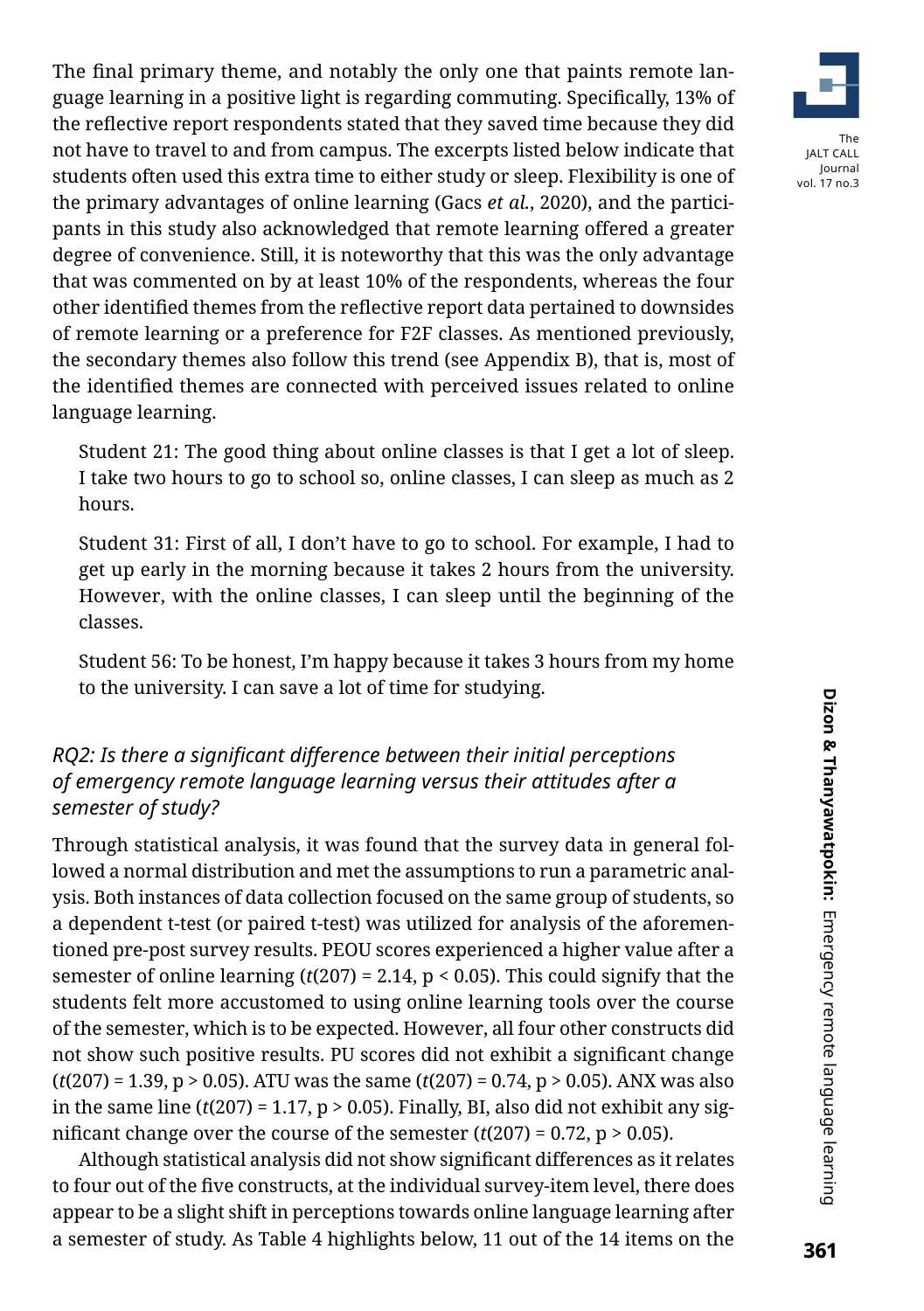survey saw more positive results on the post-survey when compared to the pre-survey. Specifically, each item related to PEOU had higher levels of agreement, which aligns with the statistical results. In addition, two out of the three items concerning PU and ATU also showed higher agreement levels. In terms of ANX, the lone negative construct, all three items pertaining to this variable had lower levels of agreement, indicating less online language learning-related anxiety at the end of the semester. Finally, BI results were split, with no marked changes in agreement levels in either item, suggesting that the BI to take online language learning classes did not change even after more experience with the learning medium.



**Table 4.** Percentage of agreement results for each survey item

|                             |                                             | Pre %     | Post %           |
|-----------------------------|---------------------------------------------|-----------|------------------|
| Construct                   | <b>Item</b>                                 | Agreement | <b>Agreement</b> |
| Perceived ease of use       | 1A: Learning how to use the online          | 46.15%    | 53.37%           |
|                             | learning system is easy.                    |           |                  |
|                             | 1B: The system used for online learning is  | 45.67%    | 56.73%           |
|                             | clear and understandable.                   |           |                  |
|                             | 1C: It is easy to learn English through     | 24.04%    | 29.33%           |
|                             | online learning.                            |           |                  |
| Perceived usefulness        | 2A: I am able to improve my English         | 47.60%    | 37.02%           |
|                             | ability through online learning.            |           |                  |
|                             | 2B: I think that online learning improves   | 26.92%    | 29.33%           |
|                             | my motivation to use English.               |           |                  |
|                             | 2C: Using online learning gives me          | 32.69%    | 37.50%           |
|                             | greater control of my learning of English.  |           |                  |
| Attitudes towards use       | 3A: I like using online learning to learn   | 25.00%    | 34.13%           |
|                             | English.                                    |           |                  |
|                             | 3B: I have a positive attitude toward       | 45.19%    | 44.71%           |
|                             | using online learning.                      |           |                  |
|                             | 3C: I feel that using online learning to    | 34.62%    | 36.54%           |
|                             | learn English is a good method.             |           |                  |
| Anxiety                     | 4A: I feel apprehensive about using         | 77.88%    | 70.67%           |
|                             | online learning to learn English.           |           |                  |
|                             | 4B: I feel hesitant to use the online       | 50.96%    | 48.56%           |
|                             | learning system for fear of making          |           |                  |
|                             | mistakes                                    |           |                  |
|                             | 4C: Online learning is somewhat             | 56.73%    | 52.40%           |
|                             | intimidating to me.                         |           |                  |
| <b>Behavioral intention</b> | 5A: If I had the chance, I would use online | 33.17%    | 35.58%           |
|                             | learning to learn English.                  |           |                  |
|                             | 5B: I would be happy to study English       | 49.52%    | 48.08%           |
|                             | through online learning.                    |           |                  |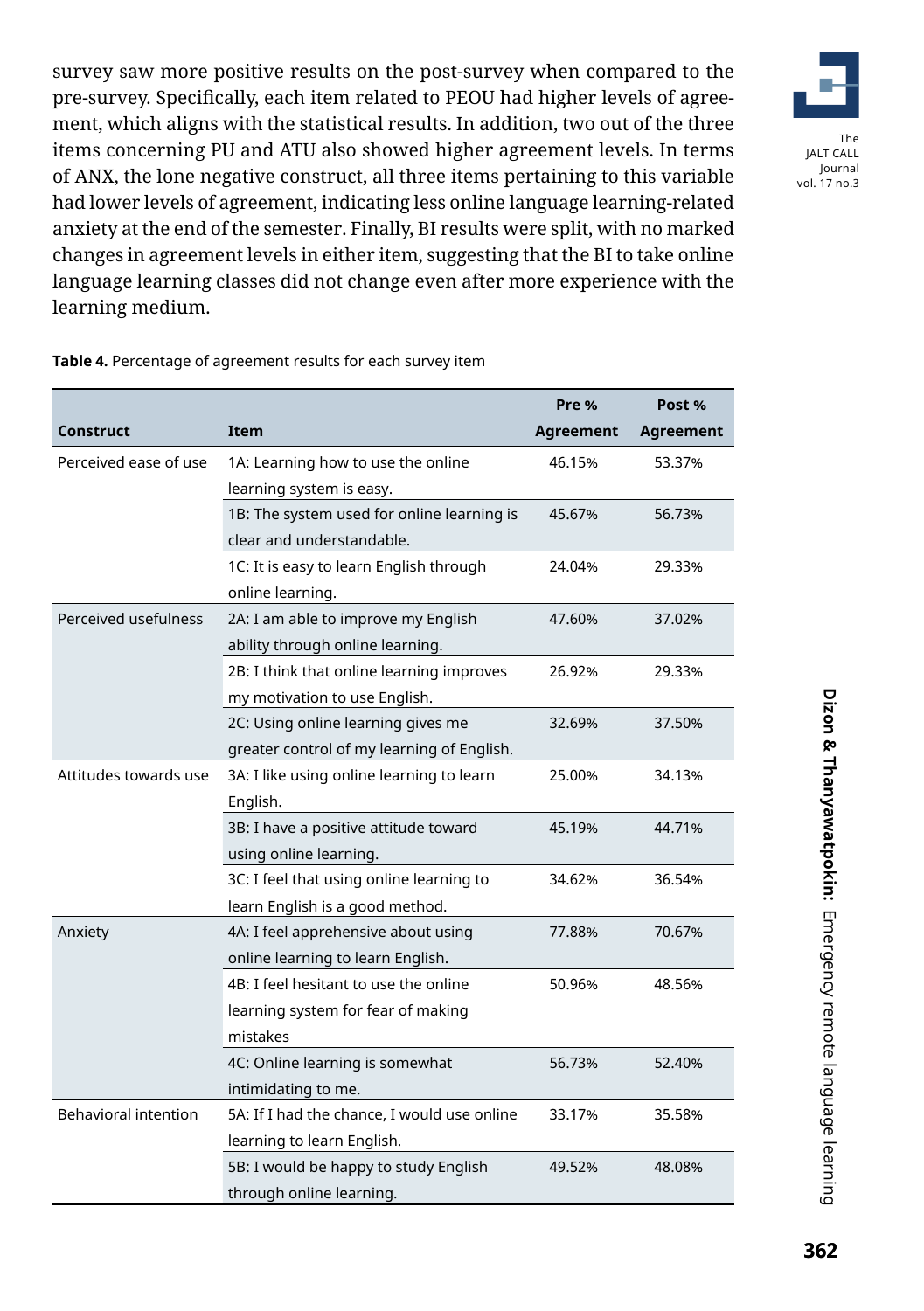Three of the items showed considerable differences (≥9%) on the post-survey compared to the pre-survey. Item 1B "The system used for online learning is clear and understandable" increased by about 11% on the post-survey. This suggests that learners had a better understanding of their schools' LMS and the digital tools used after a semester of use. Item 2A "I am able to improve my English ability through online learning" also showed a considerable difference on the post-survey, but in a negative direction. That is, there was a more than 10% decrease in percentage agreement on this survey item after a semester of study. This finding indicates that fewer participants perceived online language learning to be effective at enhancing L2 English skills even after more experience with the learning medium. Somewhat contradictorily, item 3A "I like using online learning to learn English" saw a 9% increase in percentage agreement on the post-survey. The percentage agreement level for this particular item was still quite low (34%), but this result indicates that more students enjoyed online learning after a semester of study.

In a nutshell, the participants' opinions of remote language learning were generally negative. These results are in line with other research on university student perceptions of online learning during the pandemic (Tang *et al.*, 2020) as well as news reports regarding online learning in Japan (Shoji, 2020). Based on the results, it seems that while the participants were able to get more accustomed to the LMSs and digital tools used during the semester, the negative impressions that they had at the beginning of the semester (evidenced by the relatively low M and % agreement values on the survey) were not significantly changed by their increased experienced with online learning. The limited preparation time and the increased stress and anxiety levels experienced by all during this time period (Huckins *et al.*, 2020; Yang *et al.*, 2021) could have contributed to the non-significant results in terms of most of the TAM constructs. Despite this, an item-level analysis of the individual survey items reveals that there was a slight increase in positive opinions towards remote language learning. Although Japanese students largely had little experience with formal online instruction prior to the pandemic (Mehran *et al.*, 2017; Nakamura, 2017), experience with remote classes during the spring 2020 semester helped them become more comfortable with the learning method, as shown by the increased agreement levels seen in the perceived ease of use items and the decreased agreement levels with respect to the anxiety items.

At the time of writing, it is unknown how long the emergency remote language teaching period will last. However, even if face-to-face classes were to resume in the near future, the findings from this study have implications for other unexpected crisis-based language teaching scenarios, such as natural disasters, war, or as in the current case of COVID-19, pandemic. According to the results of this research, two specific pedagogical recommendations can be made. First, increased classwork during online learning was mentioned by many of the participants. Although it is unlikely that teachers can significantly decrease the amount of classwork assigned in online classes, teachers could afford students more flexibility in regard to deadlines. As noted earlier, pandemic-related stress and anxiety is commonplace among university students



The JALT CALL Journal vol. 17 no.3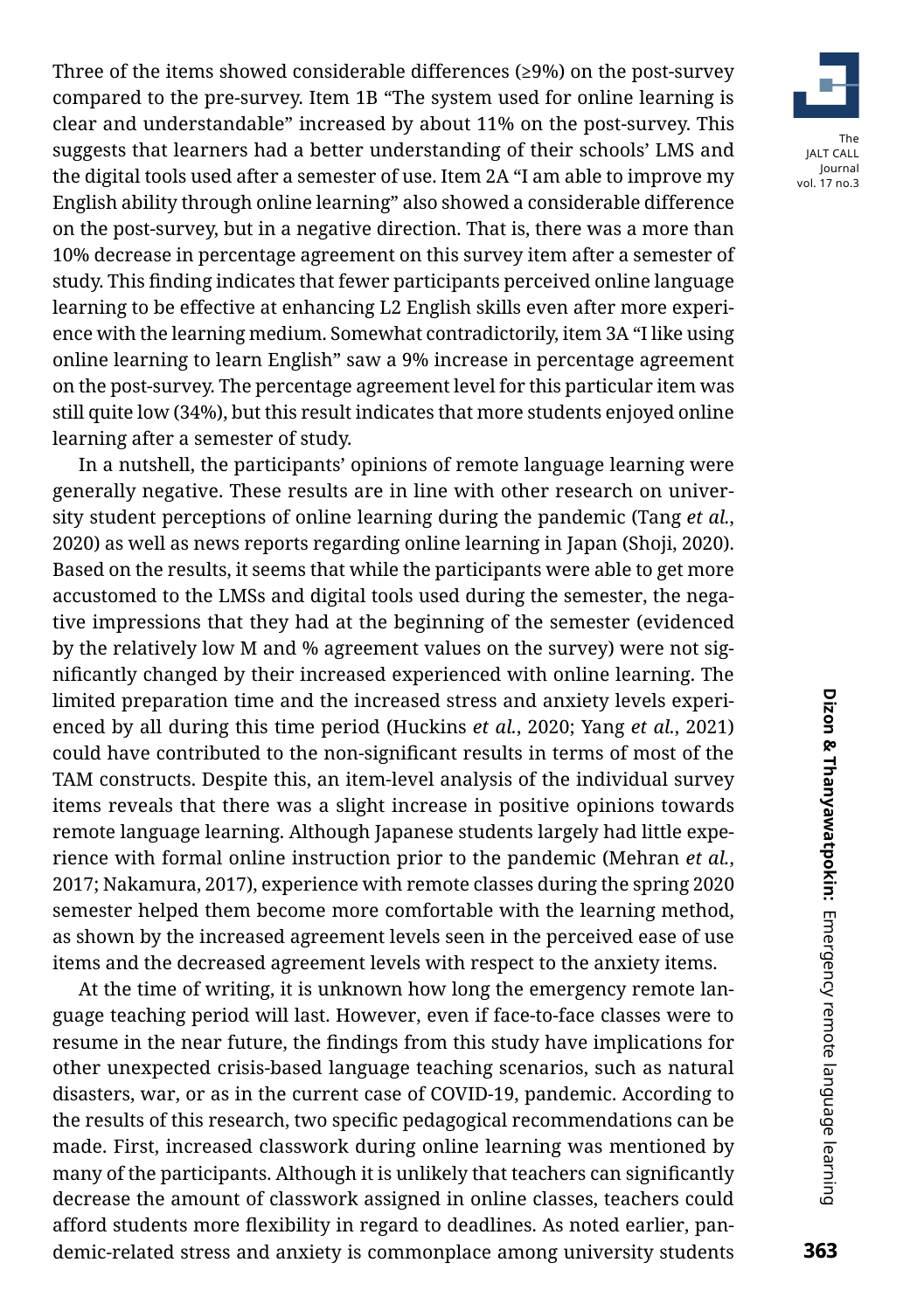(Huckins *et al.*, 2020; Yang *et al.*, 2021); therefore, it is critical for teachers to be supportive and more flexible to student needs. Otherwise, students are likely to lose motivation and fail their classes, which is a growing trend during the pandemic (Fulton, 2021).

The reflective report data also indicated that many participants reported communication issues; thus, maintaining an open line of communication is a necessity to ensure that students are keeping up with the curricula as well as to check on their emotional and mental well-being. Asynchronous video may be one way to do this (Lowenthal *et al.*, 2020) as it would allow students to freely ask questions in their own time without the pressure to do so during a class conducted synchronously through video conferencing. Multiple lines of communication could also be established (e.g. email, synchronous video, messaging app) to help promote open communication. Students could also be provided a virtual space such as an online forum within a LMS or a social network group where they are encouraged to post questions about class-related content in order to enhance communication with other students.

If these recommended steps are taken, students may have more positive opinions of formal online language education. Accordingly, they may see more value in the learning method and thus not have the same level of desire to return to F2F classes, which was a common sentiment among the reflective report respondents.

#### **Conclusion**

The pandemic caused a global shift from F2F classes to emergency remote teaching. This abrupt change made it nearly impossible for administrators, teachers, and students to sufficiently prepare for the challenges they would face during the spring 2020 semester. However, now that the semester has passed, we must now reflect upon the experiences and views of students in order to create an improved online teaching experience for all those involved. Therefore, the goal of this study was to better understand Japanese university students' perceptions towards remote language learning. To this end, preand post-survey data from 208 Japanese university students was collected and analyzed. Moreover, 84 of these participants completed reflective reports to obtain in-depth insight into their experiences and perceptions towards online language learning. Based on the quantitative and qualitative analyses, it was concluded that Japanese L2 English students have mostly negative opinions of remote language learning. Specifically, all five TAM constructs on the post-survey (perceived ease of use, perceived usefulness, attitudes towards use, anxiety, behavioral intention) had mean agreement values that indicated negative perceptions. In addition, four out of the five primary themes identified from the reflective report data related to disadvantages of remote language learning, strengthening the notion that university students have unfavorable views towards online learning during the pandemic.

Another goal of the study was to determine if experience with remote language learning would result in better perceptions of the learning method.

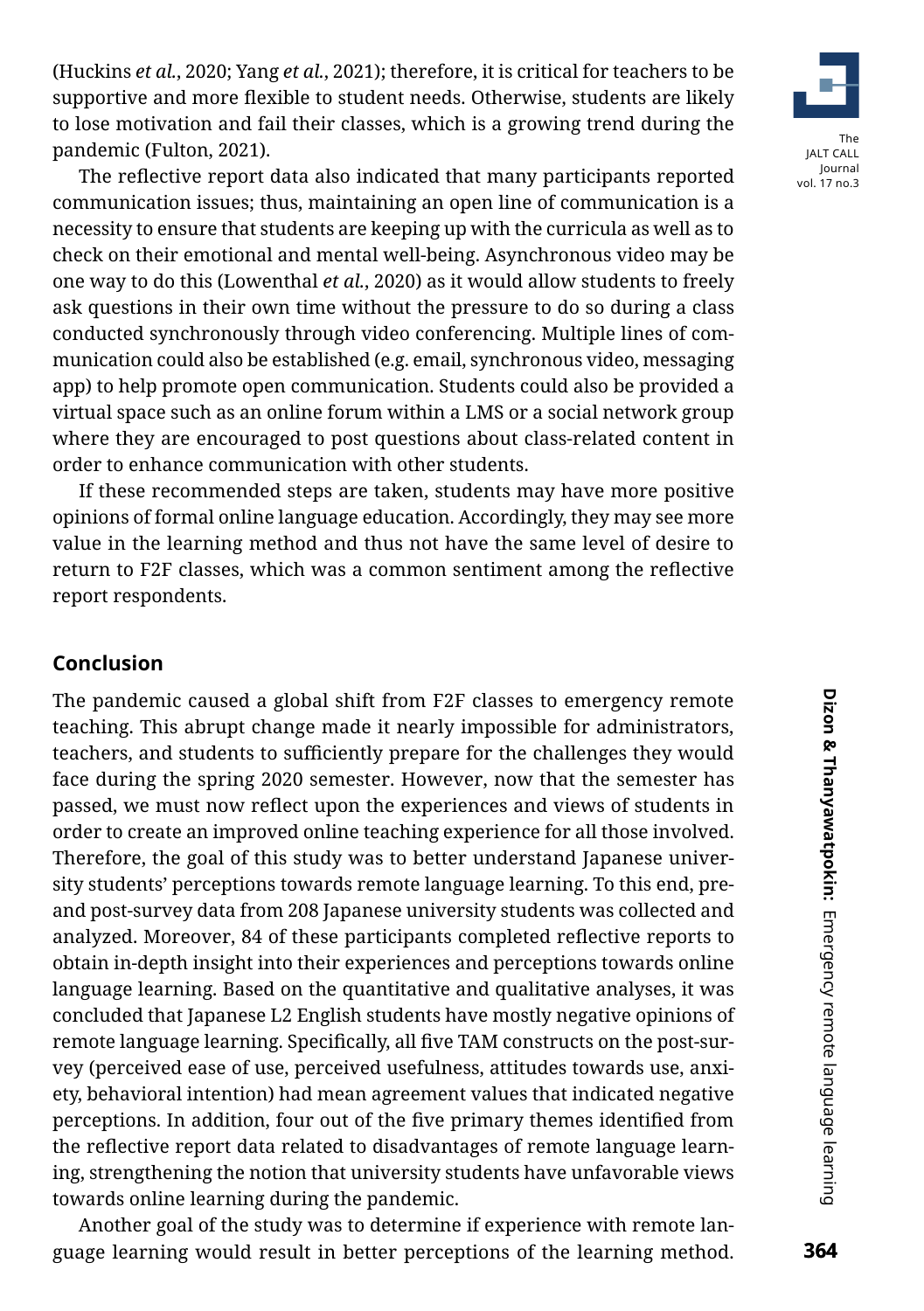According to statistical analysis, there was only a significant positive change in one out of the five TAM constructs examined (perceived ease of use) after a semester of study. Nonetheless, a more nuanced look at the data suggests that the students had slightly more positive perceptions overall towards remote language learning at the end of the spring 2020 semester, as 11 out of the 14 survey items had more positive results on the post-survey. This suggests that experience with online language learning had a small effect on the students' views, although again, a statistically significant difference was only found in one construct.

Limitations of this study include the fact that data collection was limited to students at three private universities from one geographical region of Japan. Therefore, it would be worthwhile to examine the experiences and views of emergency remote language learning among students from different educational levels and countries. Another interesting avenue of study would be to analyze whether language learning outcomes were still met despite the extreme circumstances. The authors do not suggest comparing the efficacy of emergency remote language teaching with F2F classes, but rather, it would be beneficial to understand what types of online teaching practices and strategies have led to increased levels of language learning and engagement. Lastly, studying language teachers' experiences and perceptions towards remote classes is another direction for research, as they were equally as impacted by the pandemic as the students.

## **References**

- Andujar, A., Salaberri-Ramiro, M. S., & Cruz Martinez, M. (2020). Integrating flipped foreign language learning through mobile devices: Technology acceptance and flipped learning experience. *Sustainability, 12*(3), 1–12. https://doi.org/10.3390/su12031110
- Aristovnik, A., Kerzic, D., Tomazevic, N., & Umek, L. (2020). Impacts of the COVID-19 pandemic on life of higher education students: A global perspective. *Sustainability, 12*(20), 1–34. https://doi.org/10.3390/su12208438
- Barrett, A., Pack, A., Guo, Y., & Wang, N. (2020). Technology acceptance model and multi-use virtual reality learning environments for Chinese language education*. Interactive Learning Environments.* Advance online publication. https://doi.org/10.1080/10494820.2020.1855209
- Borup, J., Jensen, M., Archambault, L., Short, C.R. & Graham, C.R. (2020). Supporting students during COVID-19: Developing and leveraging academic communities of engagement in a time of crisis. *Journal of Technology and Teacher Education, 28*(2), 161–169. Retrieved from https://www.learntechlib.org/primary/p/216288/.
- Campbell, J. L., Quincy, C., Osserman, J., & Pedersen, O. K. (2013). Coding in-depth semistructured interviews: Problems of unitization and intercoder reliability and agreement. *Sociological Methods & Research, 42*(3), 294–320. https://doi.org/10.1177/0049124113500475

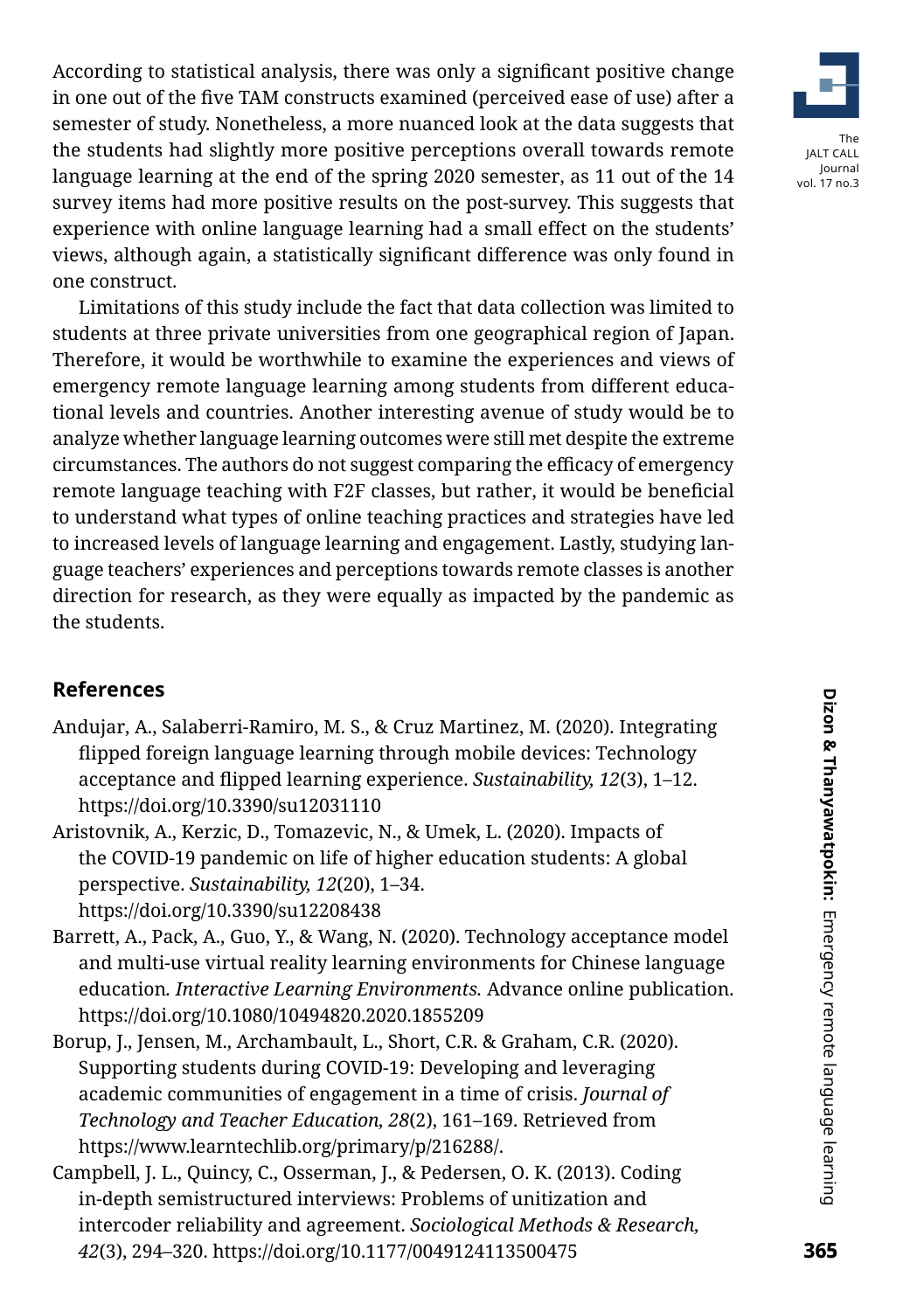Chen, H.-L., Widarso, G. V., & Sutrisno, H. (2020). A chatbot for learning Chinese: Learning achievement and technology acceptance. *Journal of Educational Computing Research, 58*(6), 1161–1189. https://doi.org/10.1177/0735633120929622

- Cheng, G. (2017a). Towards an automatic classification system for supporting the development of critical reflective skills in L2 learning. Au*stralasian Journal of Educational Technology, 33*(4), 1–21. https://doi.org/10.14742/ajet.3029
- Cheng, G. (2017b). The impact of online automated feedback on students' reflective journal writing in an EFL course. *The Internet and Higher Education, 34,* 18–27. https://doi.org/10.1016/j.iheduc.2017.04.002
- Cheung, R., & Vogel, D. (2013). Predicting user acceptance of collaborative technologies: An extension of the technology acceptance model for e-learning. *Computers and Education, 63.* 160–175.
- Creswell, J. W., & Poth, C. N. (2018). *Qualitative inquiry and research design: Choosing among five approaches* (4th ed.). Sage.
- Corey, M., & Stella, J. (2018). Teacher self-efficacy in online education: a review of the literature. *Research in Learning Technology, 26,* 1–12. https://doi.org/10.25304/rlt.v26.2047
- Davis, F. D. (1989). Perceived usefulness, perceived ease of use, and user acceptance of information technology. *MIS Quarterly, 13*(3), 319–340. https://doi.org/10.2307/249008
- Davis, F. D., Bagozzi, R. P., & Warshaw, P. R. (1989). User acceptance of computer technology: A comparison of two theoretical models. *Management Science, 35*(8), 982–1003. https://doi.org/10.1287/mnsc.35.8.982
- Dentsu. (2019, June). *Information media trends in Japan.* Dentsu. Retrieved from [https://www.dentsu.co.jp/en/knowledgeanddata/publications/pdf/](https://www.dentsu.co.jp/en/knowledgeanddata/publications/pdf/information_media_trends_in_japan_2019.pdf
) [information\\_media\\_trends\\_in\\_japan\\_2019.pdf](https://www.dentsu.co.jp/en/knowledgeanddata/publications/pdf/information_media_trends_in_japan_2019.pdf
)
- Dizon, G. (2016). Measuring Japanese EFL student perceptions of internetbased tests with the Technology Acceptance Model. *TESL-EJ, 20*(2), 1–17. Retrieved from

http://www.tesl-ej.org/wordpress/issues/volume20/ej78/ej78a2/

- Francom., G, M, Schwan, A., & Nuatomue, J, N. (2020). Comparing Google Classroom and D2L Brightspace Using the Technology Acceptance Model. *Techtrends, 65,* 111–119.
- Fathali, S., & Okada, T. (2018). Technology acceptance model in technologycentered OCLL contexts: A self-deterministic theory approach. *Australasian Journal of Educational Technology, 34*(4), 138–154.

Fulton, R. (2021). *Failing Grades.* Inside Higher Ed. https://www.insidehighered.com/admissions/views/2021/03/08/ more-high-school-students-are-failing-courses-creating-problems-colleges

Gacs, A., Goertler, S., & Spasova, S. (2020). Planned online language education versus crisis – prompted online language teaching: Lessons for the future. *Foreign Language Annals, 53*(2), 380–392. https://doi.org/10.1111/flan.12460

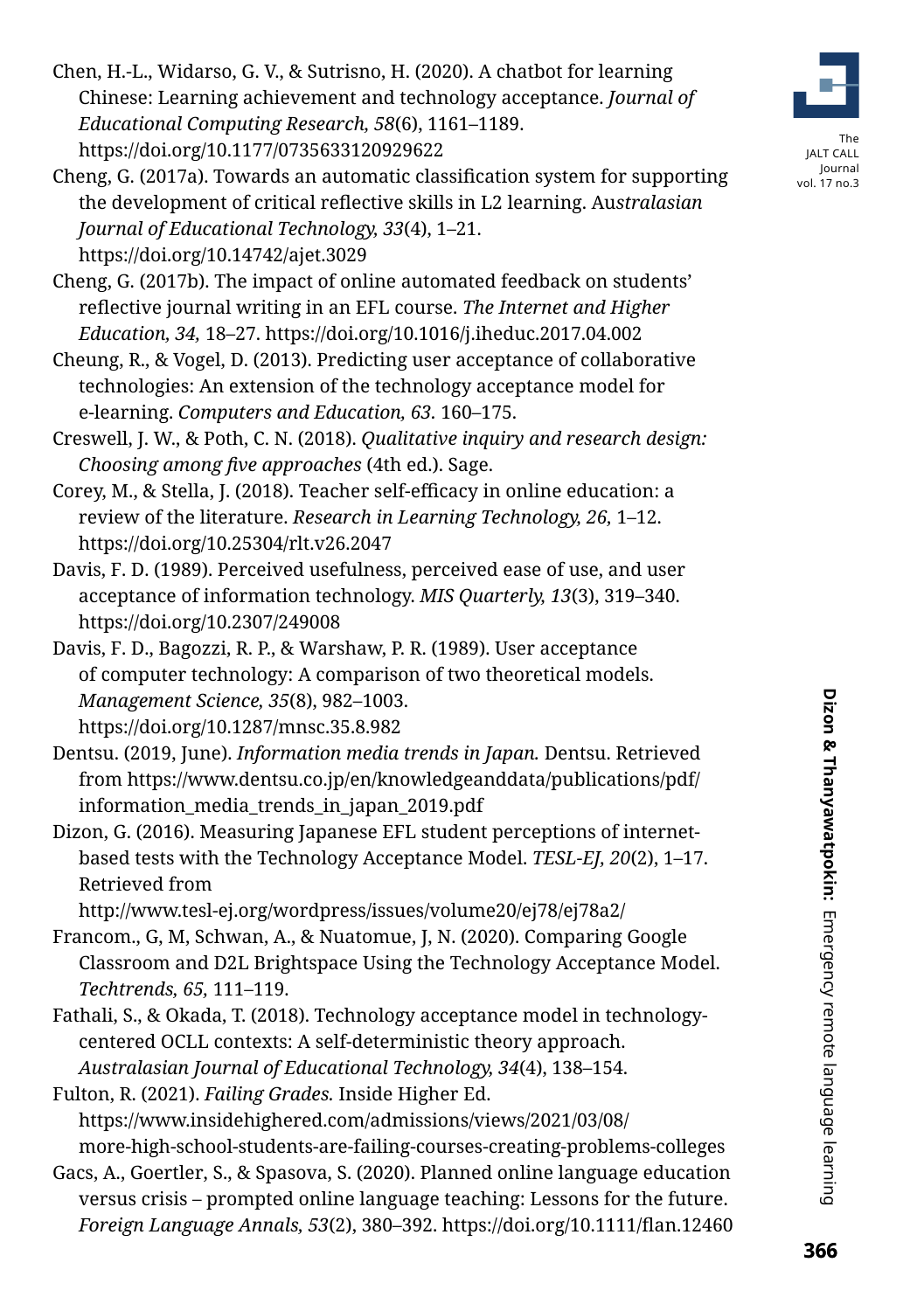- Hernández-Ramos, P. (2004). Web logs and online discussions as tools to promote reflective practice. *The Journal of Interactive Online Learning, 3*(1), 1–16.
- Huckins, J. F., DaSilva, A. W., Wang, W., Hedlund, E., Rogers, C., Nepal, S. K., Wu, J., Obuchi, M., Murphy, E. I., Meyer, M. L., Wagner, D. D., Holtzheimer, P. E., & Campbell, A. T. (2020). Mental health and behavior of college students during the early phases of the COVID-19 pandemic: Longitudinal smartphone and ecological momentary assessment study. *Journal of Medical Internet Research, 22*(6), 1–12. https://doi.org/10.2196/20185
- Hsieh, J. S. C., Huang, Y. M., & Wu, W. C. V. (2017). Technological acceptance of LINE in flipped EFL oral training. *Computers in Human Behavior, 70,* 178–190. https://doi.org/10.1016/j.chb.2016.12.066
- Lee, L. (2011). Blogging: promoting learner autonomy and intercultural competence through study abroad. *Language Learning & Technology, 15*(3), 87–109. http://dx.doi.org/10125/44264
- Lee, L. (2016). Autonomous learning through task-based instruction in fully online language courses. *Language Learning & Technology, 20*(2), 81–97. http://dx.doi.org/10125/44462
- Lee, J. W., Jones, P. S., Mineyama, Y., & Zhang, X. E. (2002). Cultural differences in responses to a Likert scale. *Research in Nursing & Health, 25,* 295–306. https://doi.org/10.1002/nur.10041
- Lee, Y., Kozar, K. A., & Larsen, K. R.T. (2003). The technology acceptance model: Past, present, and future. *Communications of the Association for Information Systems, 12,* 752–780. https://doi.org/10.17705/1CAIS.01250
- Lenkaitis, C. A., Calo, S., & Escobar, S. V. (2019). Exploring the intersection of language and culture via telecollaboration: Utilizing videoconferencing for intercultural competence development. *International Multilingual Research Journal, 13*(2), 102–115.

https://doi.org/10.1080/19313152.2019.1570772

- Li, R., Meng., Z., Tian., M., Zhang, Z., Ni, C., & Xiao, W. (2019). Examining EFL learners' individual antecedents on the adoption of automated writing evaluation in China. *Computer Assisted Language Learning, 32*(7), 784–804. https://doi.org/10.1080/09588221.2018.1540433
- Liu, H., Wang, L., & Koehler, M, J. (2019). Exploring the intention-behavior gap in the technology acceptance model: A mixed methods study in the context of foreign-language teaching in China. *British Journal of Educational Technology, 50*(5), 2536–2556.
- Lowenthal, P., Borup, J., West, R. E., & Archambault, L. (2020). Thinking beyond Zoom: Using asynchronous video to maintain connection and engagement during the COLD-19 pandemic. *Journal of Technology and Teacher Education, 28*(2), 383–391. Retrieved August 21, 2020 from https://www.learntechlib.org/primary/p/216192/
- Marek, M. W., Wu, W.-C. V., & Chew, C. S. (2021). Teacher experiences with COVID-19 class conversations. *International Journal of Distance Education Technologies, 19*(1), 40–60. https://doi.org/10.4018/ijdet.20210101.oa3



The JALT CALL Journal vol. 17 no.3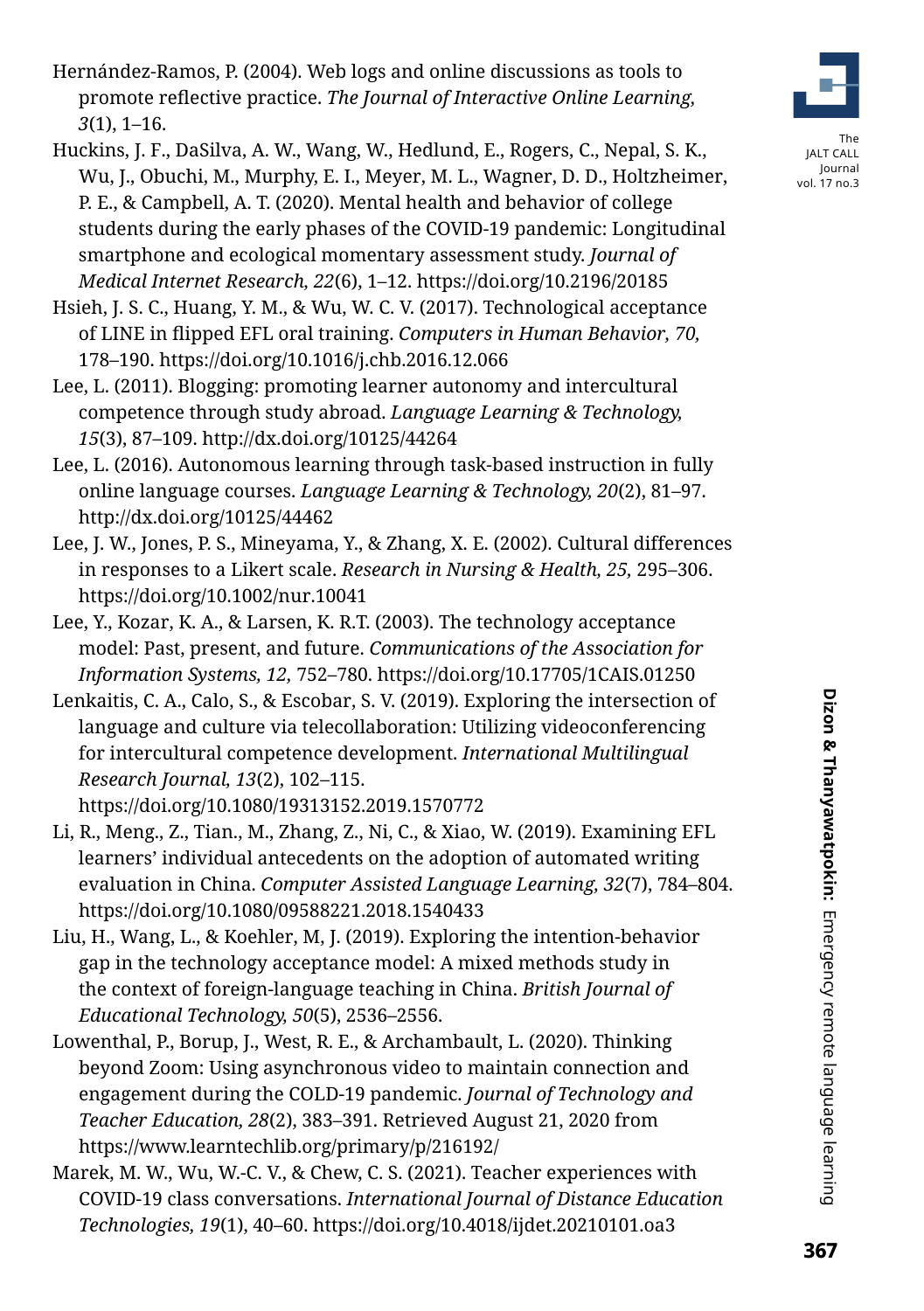Mehran, P., Alizadeh, M., Koguchi, I., & Takemura, H. (2017). Are Japanese digital natives ready for learning English online? A preliminary case study at Osaka University. *International Journal of Educational Technology in Higher Education, 14*(1), 1–17. https://doi.org/10.1186/s41239-017-0047-0

Moritz, S. (2020, March 6). *Empty Offices, Full Homes: Covid-19 Might Strain the Internet.* Bloomberg.

https://www.bloomberg.com/news/articles/2020-03-06/ empty-offices-full-homes-covid-19-might-strain-the-internet

Ottenbreit-Leftwich, A., Glazewski, K. D., Newby, T. J., & Ertmer, P. A. (2010). Teacher value beliefs associated with using technology: Addressing professional and student needs. *Computers & Education, 55*(3), 1321–1335. https://doi.org/10.1016/j.compedu.2010.06.002

- Park, N., Rhoads, M., Hou, J., & Lee, K. M. (2014). Understanding the acceptance of teleconferencing systems among employees: An extension of the technology acceptance model. *Computers in Human Behavior, 39,* 118–127. https://doi.org/10.1016/j.chb.2014.05.048
- Nakamura, M. (2017). The state of distance education in Japan. *Quarterly Review of Distance Education, 18*(3), 75–87.
- Russell, V. (2020). Language anxiety and the online learner. *Foreign Language Annals, 53*(2), 338–352. https://doi.org/10.1111/flan.12461
- Shoji, K. (2020). Japan's students struggle to embrace online learning amid COVID-19. *The Japan Times.* Retrieved from [https://www.japantimes.co.jp/](https://www.japantimes.co.jp/news/2020/11/07/national/media-national/students-online-coronavirus/) [news/2020/11/07/national/media-national/students-online-coronavirus/](https://www.japantimes.co.jp/news/2020/11/07/national/media-national/students-online-coronavirus/)
- Soleimani, E., Ismail, K., & Mustaffa, R. (2014). The acceptance of mobile assistance language learning (MALL) among post graduate ESL students in UKM. *Procedia – Social and Behavioral Sciences, 118,* 457–462. https://doi.org/10.1016/j.sbspro.2014.02.062

Stemler, S. (2000). An overview of content analysis. *Practical Assessment, Research, and Evaluation, 7*, 1–6. https://doi.org/10.7275/z6fm-2e34

Stewart, G. A. (2019). Using ALC Press Inc.'s NetAcademy Next as the main resource in lower-level university English CALL classes in Japan: A case study. *The JALT CALL Journal, 15*(1), 19–41. https://doi.org/10.29140/jaltcall.v15n1.157

Tang, T., Abuhmaid, A. M., Olaimat, M., Oudat, D. M., Aldhaeebi, M., & Bamanger, E. (2020). Efficiency of flipped classroom with online-based teaching under COVID-19. *Interactive Learning Environments,* 1–12. https://doi.org/10.1080/10494820.2020.1817761

Tsai, Y, R. (2015). Applying the Technology Acceptance Model to explore the effects of Course Management System. *CALICO Journal, 32*(1), 153–171.

Wang, S., Iwata, J., & Jarrell, D. (2018). Exploring Japanese Students' e-learning Habits. *The JALT CALL Journal, 14*(3), 211–223. https://doi.org/10.29140/jaltcall.v14n3.231

Yamamoto, S. (2020). *Coronavirus crisis shows Japan lagging in online education.* NHK World – Japan. Retrieved from https://www3.nhk.or.jp/nhkworld/



The JALT CALL Journal vol. 17 no.3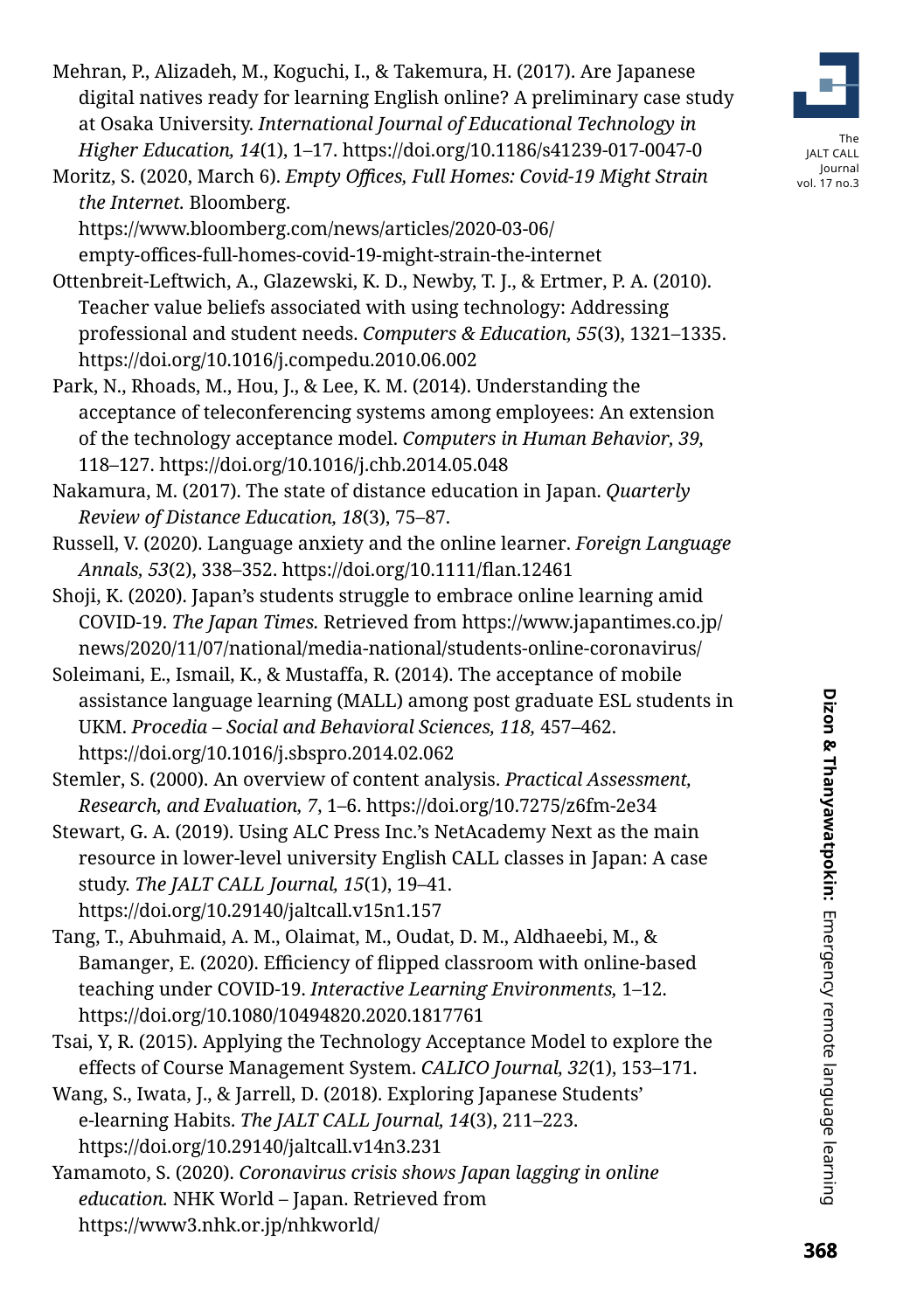Yang, C., Chen, A., & Chen, Y. (2021). College students' stress and health in the COVID-19 pandemic: The role of academic workload, separation from school, and fear of contagion. *PLoS ONE 16*(2). https://doi.org/10.1371/journal.pone.0246676



The JALT CALL Journal vol. 17 no.3

# **Appendix A**

| Construct                   | <b>Item</b>                           |
|-----------------------------|---------------------------------------|
| Perceived ease of use       | 1A: オンライン遠隔学習のシステムの使い方を学ぶのは簡単だ。       |
|                             | 1B: オンライン遠隔学習に使われたシステムは明確でわかりやすい。     |
|                             | 1C: オンライン遠隔学習を通して英語を学ぶことは簡単だ。         |
| Perceived usefulness        | 2A: 私はオンライン遠隔学習を通して英語能力を向上させることができる。  |
|                             | 2B: オンライン遠隔学習は英語を使うやる気を向上させると思う。      |
|                             | 2C: オンライン遠隔学習を行うことで自分の英語学習を大いにコントロール  |
|                             | できる。                                  |
| Attitudes towards use       | 3A: 英語を学ぶのに、オンライン遠隔学習を用いるのが好きだ。       |
|                             | 3B: オンライン遠隔学習を用いることに対して肯定的である。        |
|                             | 3C: 英語を学ぶのにオンライン遠隔学習を用いることは、よい方法だと感じ  |
|                             | ている。                                  |
| Anxiety                     | 4A: 英語を学ぶのにオンライン遠隔学習を用いることに対して不安を感じて  |
|                             | いる。                                   |
|                             | 4B: 間違うのが怖いため、オンライン遠隔学習を用いることにためらいを感じ |
|                             | ている。                                  |
|                             | 4C: オンライン遠隔学習は何となく怖い。                 |
| <b>Behavioral intention</b> | 5A: もし機会があるなら、英語を学ぶのにオンライン遠隔学習を用いるだろ  |
|                             | う。                                    |
|                             | 5B: オンライン遠隔学習を用いて英語が勉強できたら嬉しい。        |

*Japanese translation of the TAM survey items*